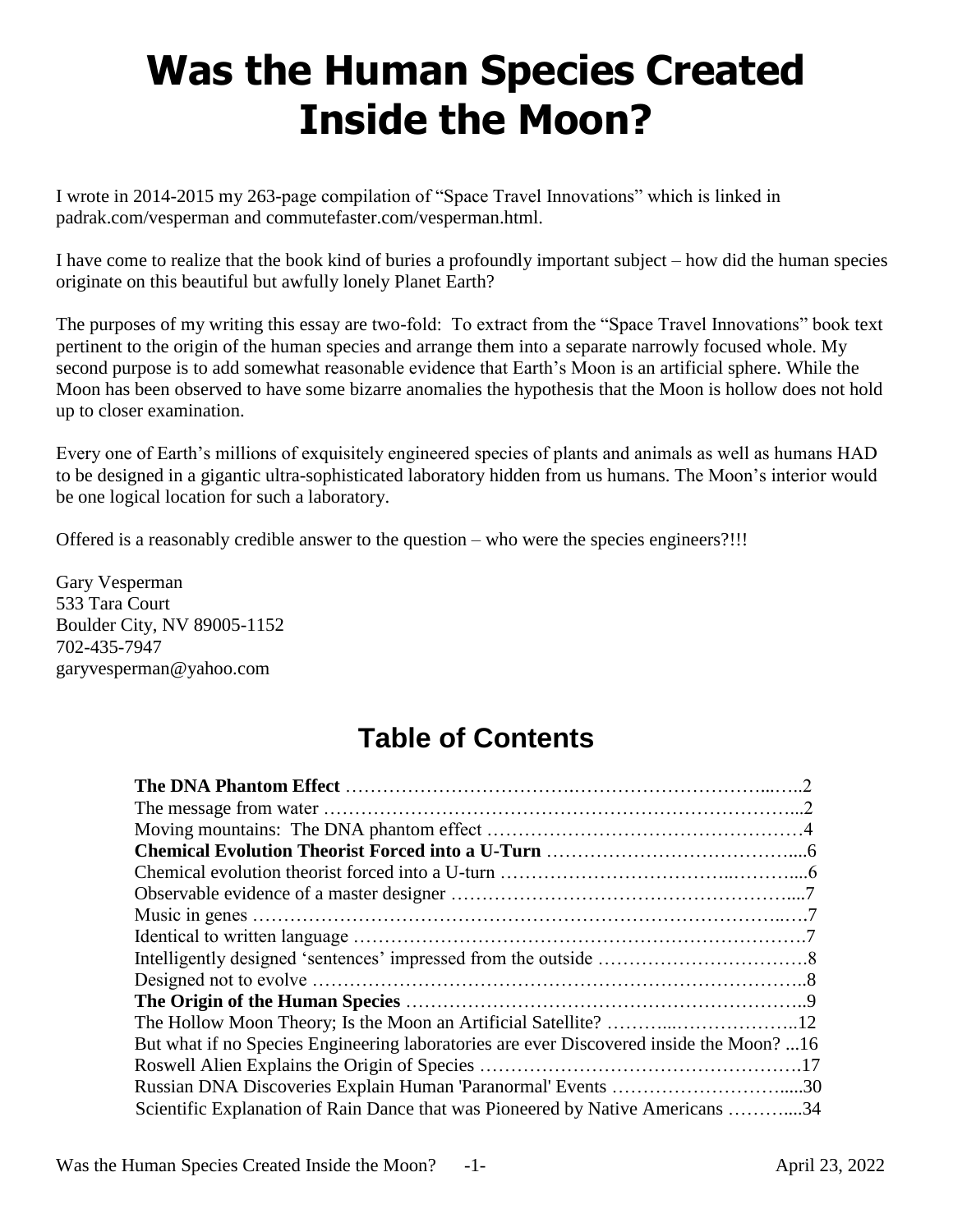# **The DNA Phantom Effect**

(From [http://www.planetdeb.net/best/181.html\)](http://www.planetdeb.net/best/181.html)

### **The Message From Water**

Posted by Deb on May 18, 2000 at 11:35:48 from 206.169.248.144: Excerpt From: Aloha News Publication Spring 2000 Page 15

#### BOOK REVIEW by Serge Kahili King

We haven't done a book review for years, but this one is so remarkable that we're making an exception. The book is *The Message From Water*, by Masaru Emoto, head of an international group doing research on subtle energies.

While considering that water comprises over 90% of the material of a fertilized ovum and that even as adults we are about 70% water, Emoto wondered about the effects of water on our health and well-being on a deeper level than just hydration.

One day he received the inspiration to examine the formation of crystals from water taken from various sources. He was mainly concerned with the state of water in Japan, but soon his research had international cooperation.

Emoto started out by setting up an unusual laboratory. It was essentially a refrigerator large enough to hold many samples of water as well as a desk, a microscope equipped with a camera, and a researcher. Since the laboratory had to be kept at a temperature below freezing, each researcher could only stay in it taking pictures for about a half hour at a time.

In his book, which is written in Japanese and English, he provides a large selection of photographs of water crystals from various sources and subjected to various conditions and treatments. The results are truly astounding.

Using crystals formed from distilled water as a base comparison, Emoto starts out by showing us photos of crystals from several rivers in Japan. The first shocking discovery was that very polluted water either has no crystal structure when it is frozen or else the crystals are very distorted and partial. In contrast, photos from clear mountain streams are well-formed. Surprisingly, crystals from mystical or sacred places like Lourdes in France and Tenkawa (a river near a Shinto shrine where I once did a Hawaiian shaman ritual) are beautiful, but their centers are empty.

Later, there are before and after photos of frozen water subjected to heavy metal, classical and sad music, positive and negative printed words taped to the sides of sample bottles; and even positive and negative thoughts. The results of that are about what you would expect if you know Huna.

However, the most exciting experiment in my opinion was one in which a sample of water was taken from a polluted dam in Japan and then frozen and photographed. Next, a Buddhist priest sat by the water and spent an hour in prayer. Immediately after the prayer session another sample was taken, frozen and photographed. You can see the results on the next page.

The book is published in Japan and the ISBN number is 4-939098-00-1.

Was the Human Species Created Inside the Moon? -2- April 23, 2022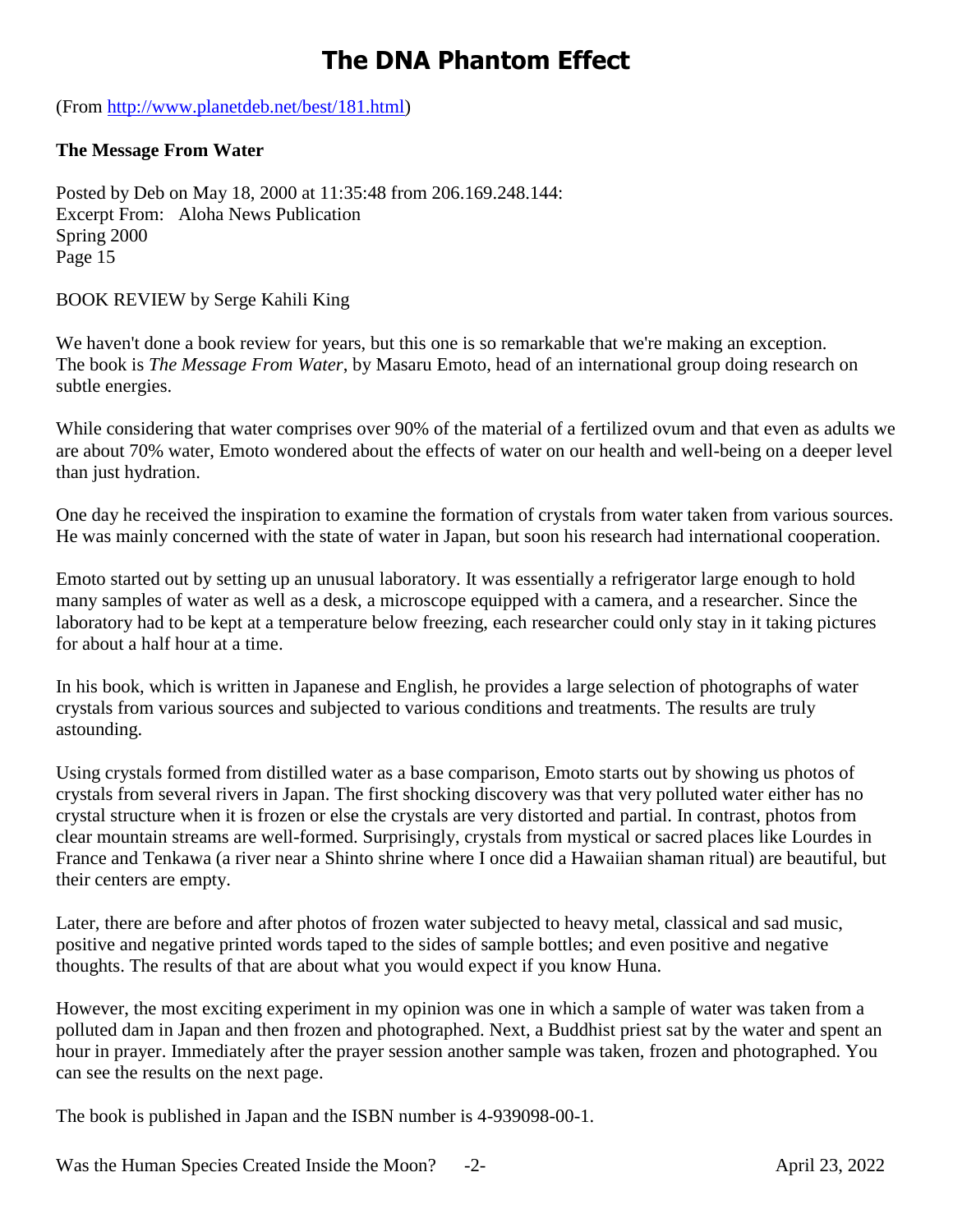Posted by Deb on May 19, 2000 at 10:36:57 from 206.169.248.106:

In Reply to: [Article: The Message From Water](http://www.planetdeb.net/best/181.html) posted by Deb on May 18, 2000 at 11:35:48:

Excerpt From: The Isaish Effect - Decoding the Lost Science of Prayer and Prophecy By Gregg Braden Chapter 8 - The Science of Man - Secrets of Prayer and Healing Pages: 209-212



After

**The DNA Phantom Effect - Secrets of Prayer and Healing**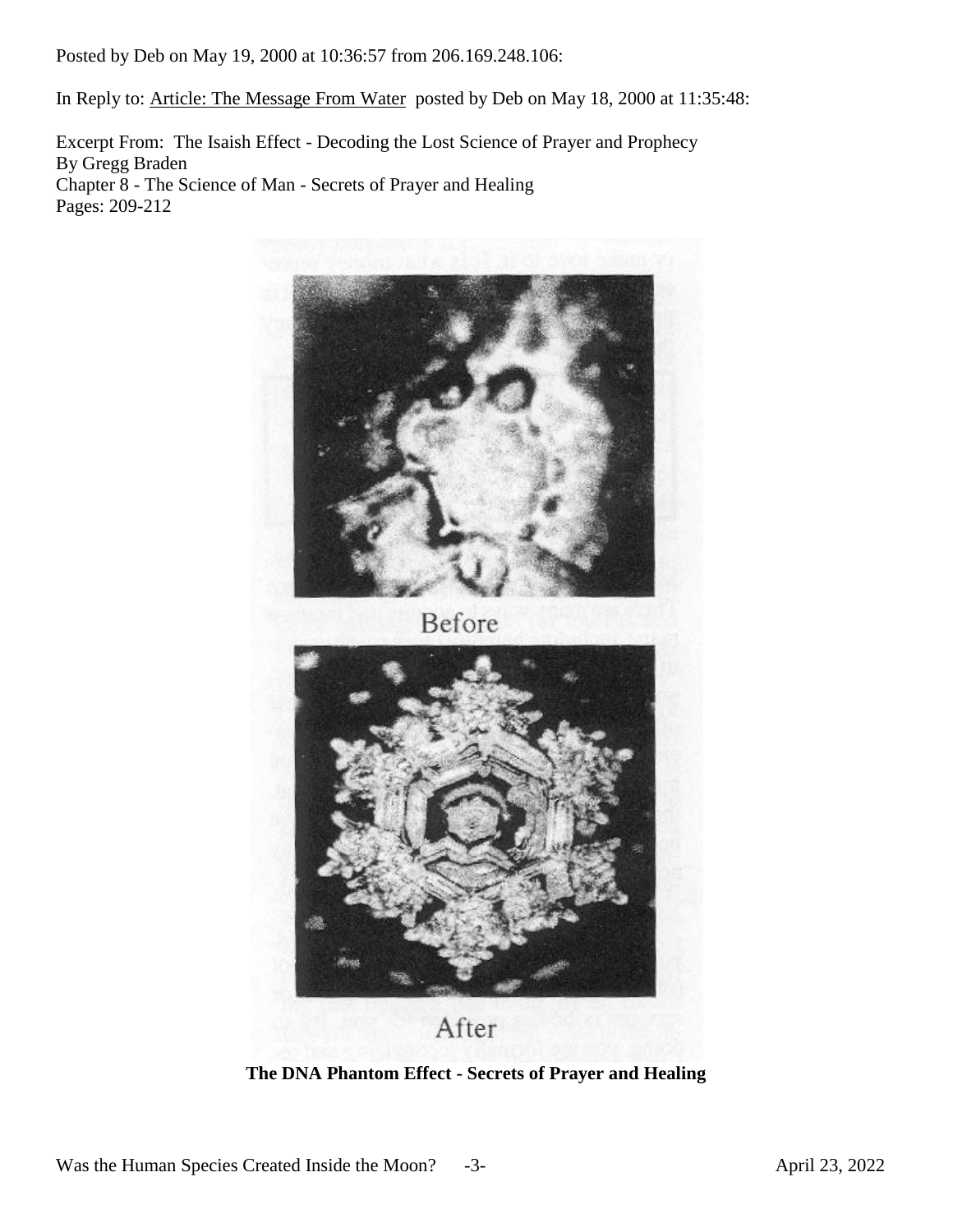# **Moving Mountains: The DNA Phantom Effect**

In the early 1990s, Moscow's Russian Academy of Sciences reported a startling relationship between DNA and the qualities of light, measured as photons. In a report "The DNA Phantom Effect" detailing these early studies, Dr. Vladimir Poponin described a series of experiments suggesting that human DNA directly affects the physical world through a new and previously unknown field connecting the two. Recognized as a leading expert in the field of quantum biology, Dr. Poponin was on loan to an American research institution when this series of experiments was carried out.

The experiments began as the patterns of light in a vacuum were measured in a controlled environment. After all of the air was removed from a specially designed chamber, the patterns and spacing of the light particles followed a random distribution, as expected. These patterns were double-checked and double-recorded, to be used as a reference for the next portion of the experiment.

The first surprise came as physical samples of DNA were placed inside the chamber. In the presence of genetic material, the spacing and patterns of the light particles shifted. Rather than the scattered pattern that the researchers had seen before, the particles of light began to fall into a new pattern resembling the crests and troughs of a smooth wave. The DNA was clearly influencing the photons, as if shaping them into the regularity of a wave pattern through an invisible force.

The next surprise came to the researchers as they removed the DNA from the chamber. Fully believing that the particles of light would return to their original state of random distribution, something very unexpected occurred. The patterns were very different those seen before the DNA was introduced. In his own words, Poponin described the light as behaving 'surprisingly and counter-intuitively.' After rechecking the instruments and rerunning the experiments, the researchers were faced with finding an explanation for what they had witnessed. In the absence of the DNA, what was affecting the particles of light? Did the DNA leave something behind, a residual force of some kind, that lingered long after the biological material had disappeared?

Poponin writes that he and the researchers were "forced to accept the working hypothesis that some new field structure is being excited. . . ." To emphasize that the effect was related to the physical DNA molecule, the new phenomenon was named the 'DNA phantom effect.' Poponin's 'new field structure' sounds surprisingly similar to the 'matrix' of Max Planck's force and the effects suggested in ancient traditions.

This series of experiments is important because it clearly demonstrates, perhaps for the first time under laboratory conditions, a relationship that offers even greater credibility to the effect of prayer in our physical world. In this instance the DNA was more or less a passive collection of molecules unattached to the brain of a conscious living being. Even in the absence of direct feeling pulsing through its double-helix antenna, there was a force and a measurable effect in its immediate world.

Researchers suggest that the average-sized person, of average height and weight, has many trillions of cells in his or her body. If each cell, each antenna of feeling and emotion within an individual, carries the same properties affecting the world around them, how much is the effect amplified? Now, rather than random feelings coursing through the cells of that one person, what happens if the feeling is a result of a specific form of thought and emotion, regulated as prayer? Multiply the effects of this one individual, empowered through a specific mode of prayer, by even a fraction of the 6 billion or so people in our world today, and we begin to get a sense of the power inherent in our collective will. It is the power to end all suffering and avert the pain that has been the hallmark of the twentieth century. The key is that we must work together to achieve such a goal. This may prove to be the greatest challenge of the third millennium.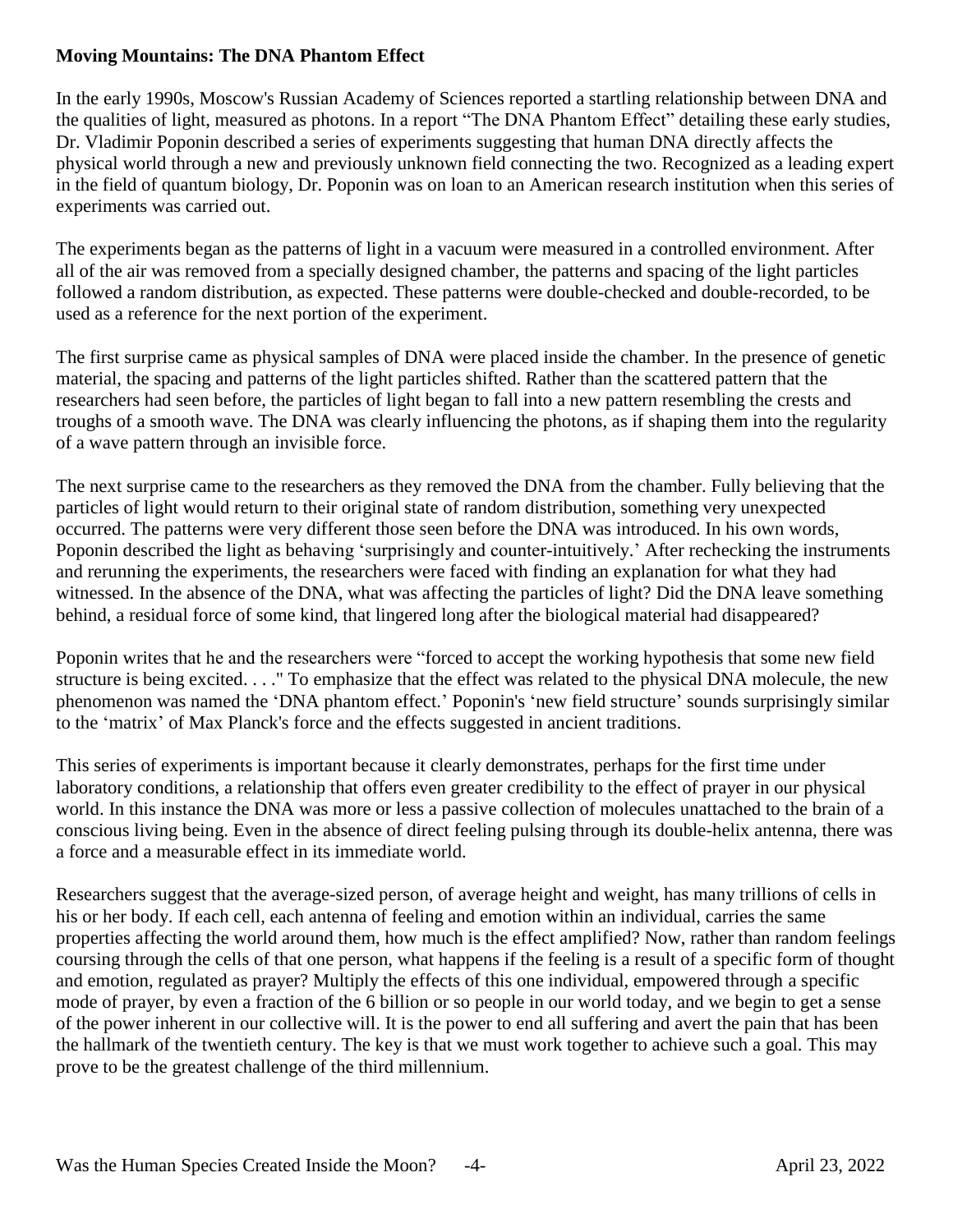In our own language we have the vocabulary to describe our forgotten relationship to the forces of our world, the intelligence of the cosmos, and one another. Using some of the most sensitive devices of our time to measure fields of energy that we did not even acknowledge fifty years ago, our own science has now validated the relationship of which the ancients reminded us over two thousand years ago. We have direct access to the forces of our world, and we have come full circle. This is the language to move mountains. It is the same language that allows us to choose life over cancerous tumors, and create peace in situations where we may believe that peace does not exist. When we read of healing miracles in times past, no longer are we left wishing that the same miracles could occur today. The miraculous outcomes are already here; we are simply asked to choose them.

Today I continue to pray. For me, each moment of life has become a prayer. I still give thanks for the good things and now feel empowered to choose new conditions in place of those that have caused suffering in the past. My training in the hard sciences has shown me that there are few mysteries and little we cannot validate, if we dare to accept the 'laws' that nature shows us in the miracle of each day.

Prayer has demonstrated to me that certain things *are*, regardless of our ability to prove them in the moment. For example, I know that some of the most sacred memories of our heritage have been scattered throughout the monasteries, churches, tombs, and temples of those who have come before us. I also know that the same memories live on in the customs and traditions of peoples that we may previously have judged as primitive. I know that we are capable of beautiful dreams, great possibilities, and unspoken depths of love. Perhaps most important, I know that a possibility already exists in which we have ended the suffering of all creatures by honoring the sacredness of all life. That possibility is already here and with us now. I know these things to be true, because I have seen them. The moment we allow for such possibilities on a mass scale becomes the first moment of new hope. It is that moment that we will always remember. It is the moment when we override the last day of prophecy.

(End of article)

BTW, I, Gary Vesperman, have a strange story:

I met an energy researcher just once back in the mid-1990's. We kept in contact all these years. He is especially knowledgeable about energy inventors and their energy inventions. Every few months he emails me an interesting report. He lives in Arizona.

My website [www.padrak.com/vesperman](http://www.padrak.com/vesperman) has a link to my paper "Torsion Field Physics and Torsion Field Communications" which I had written a few years ago. Last winter 2013 I wrote an update "Torsion Field Physics and Torsion Field Communications II". While I was writing the TF II paper one evening, I had gotten as far as the chapter titled "The DNA Phantom Effect". I then took a break by checking my Yahoo Inbox for new emails. There in the Inbox was a report that my friend had sent titled "Chemical Evolution Theorist Forced into a U-Turn". The timing was perfect for me to add his report as the very next appropriate chapter!

Here's another example of the power of the human mind to influence matter. The International Symposium on New Energy was held in the Denver Hilton South, Denver, CO April 25 - 28, 1996. From my report on the symposium is this:

Brian O'Leary, a former Apollo astronaut, in his speech described his experiments with psychokinesis, which is the study of the human mind's influence on matter. One successful experiment involves dropping balls such as ping pong or tennis balls down an array of pins sticking horizontally out the side of a vertical panel. The statistical distribution is triangular. A person focusing on the balls to move left or right will disturb the triangular distribution pattern so as to bulge left or right corresponding to the bias of the person's mind.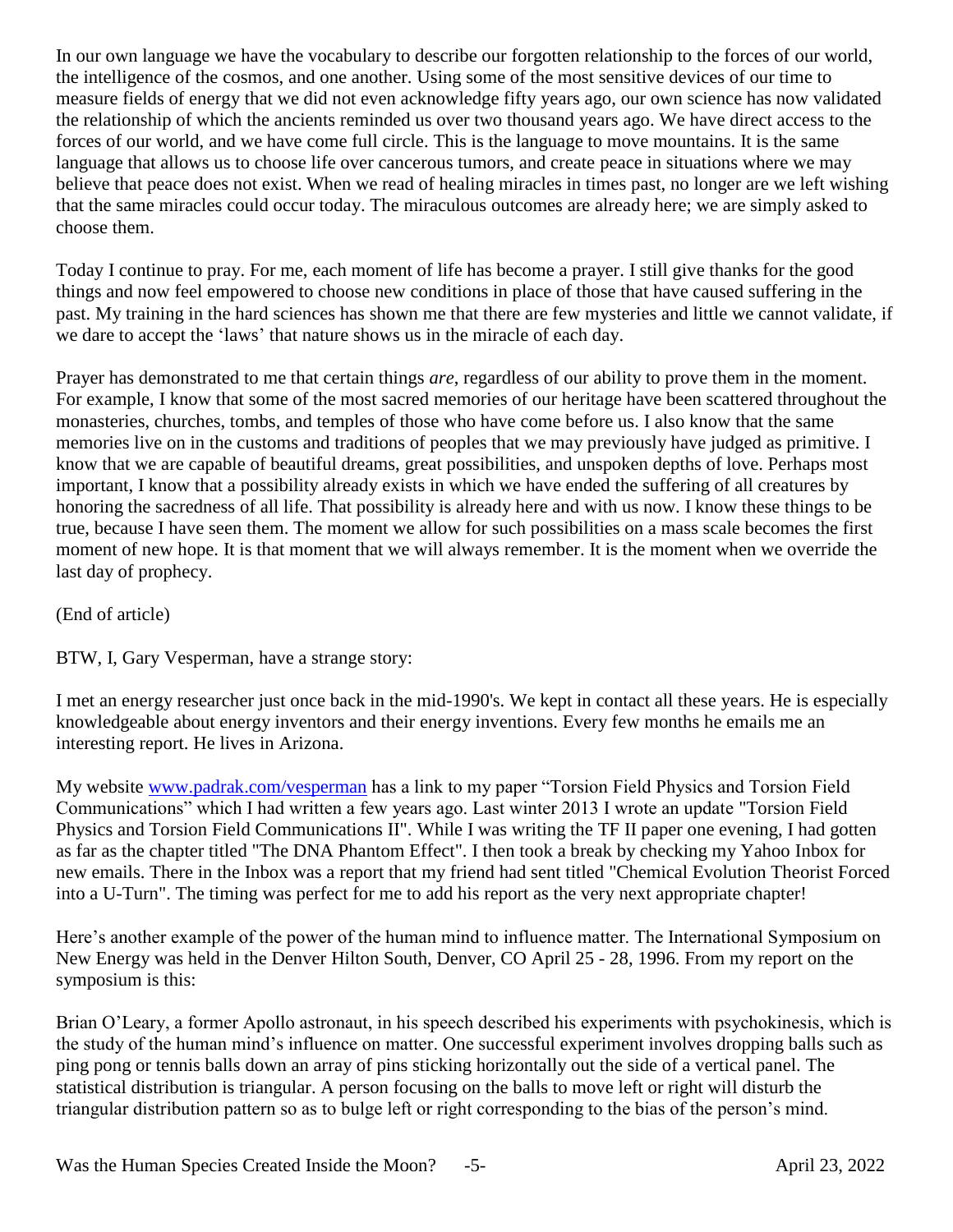(End of excerpt)

The magnitude of the 9/11 World Trade Center attack was apparently foretold a couple of months before by statistical analysis of Internet language. Mob hysteria often powerfully and contagiously affects individual behavior.

# **Chemical Evolution Theorist Forced into a U-Turn**

ARCHAEOLOGY NEWSFLASH 340 This news is from Jonathan Gray – [www.beforeus.com](http://www.beforeus.com/).

# **Chemical evolution theorist forced into a U-turn**

"We've made an awful mistake!" Dismay was in Dean's voice. "A student has knocked our theory to bits!" Dr. Dean Kenyon, Professor of Biology (Emeritus) at San Francisco State University, was one of the leading chemical evolution theorists in the world. He co-authored "Biochemical Predestination", which claimed

1. that the evolution of life was inevitable…

2. that proteins to produce living cells were formed directly by forces of attraction between their parts…

3. that proteins are just formed together (self-assemble) in chains, directly from amino acids, without any DNA assembly instructions.

His theory was accepted with enthusiasm by the evolutionary scientific community. But within just five years after publishing, Kenyon suddenly had serious doubts. It began when one of his students asked, "How could the first proteins have been assembled without the help of genetic instructions?" (Proteins were the necessary information to build the first cell.)

And then DNA was discovered. This would prove fatal to Kenyon's molecular evolution theory. Kenyon confesses, "The more I conducted my own studies, including a period of time at NASA-AMES Research Center, the more it became apparent there were multiple difficulties with the chemical evolution account. And further experimental work showed that amino acids do not have the ability to order themselves into any biologically meaningful sequences.

"The more I thought about the alternative that was being presented in the criticism, and the enormous problem that all of us who had worked on this field had neglected to address, the problem of the origin of genetic information itself, then I really had to re-assess my whole position regarding origins." (Unlocking the Mysteries of Life)

What he now had to address was this: What was the source of the biological information in DNA? "If one could get at the origin of the messages, the encoded messages within the living machinery, then you would really be onto something far more intellectually satisfying than this chemical evolution theory." (Ibid.)

The astonishing fact is that inside every microscopic-sized cell, machines work together to accomplish specific jobs and are shepherded by other specially shaped machines to precise locations where they are needed. Learning this, Kenyon exclaimed, "This is absolutely mind-boggling, to perceive at this scale of size, such a finely tuned apparatus, a device, that bears the marks of intelligent design and manufacture!"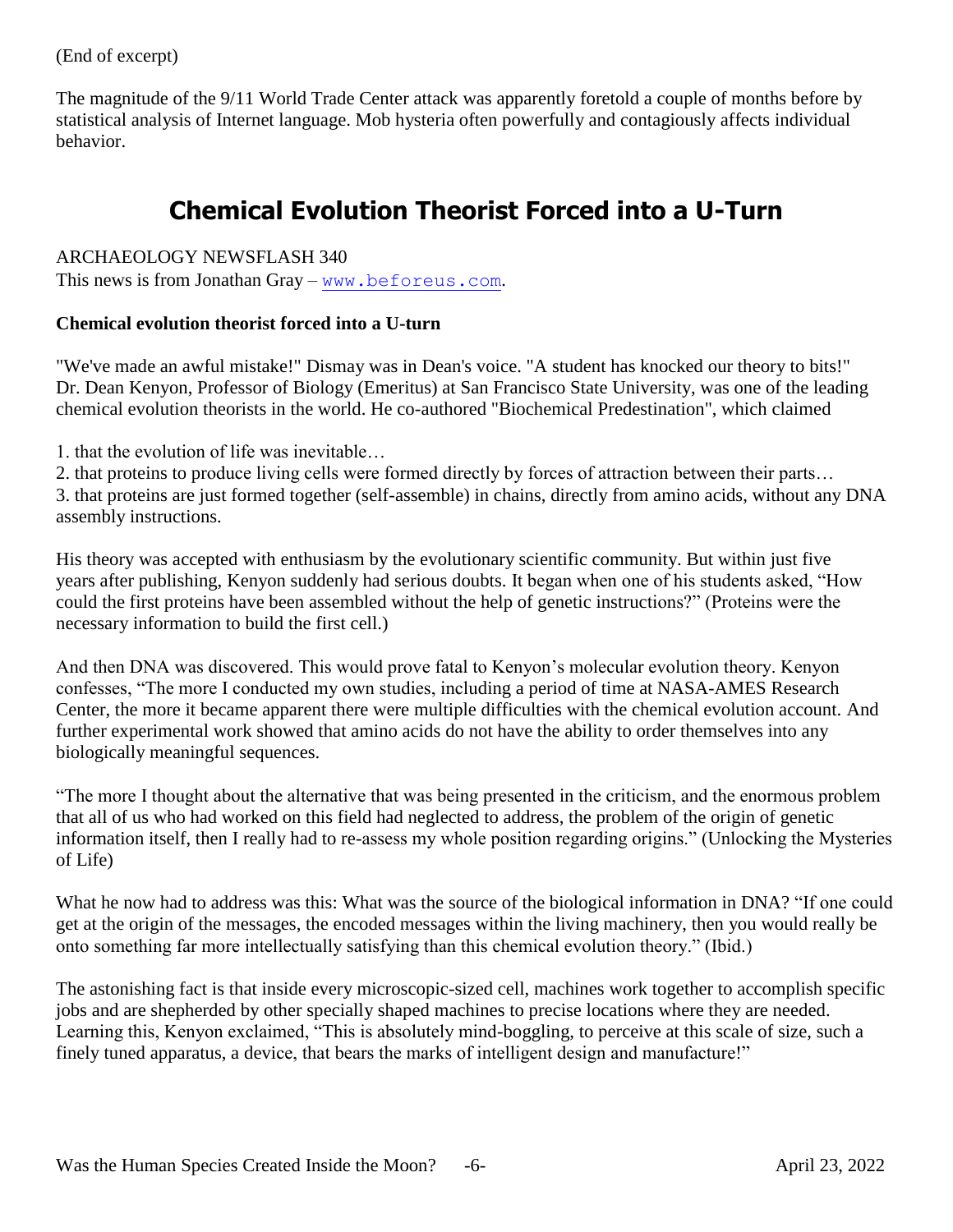#### **Observable evidence of a master designer**

This is observable evidence of thoughtful, programmed designing by some Superior Mind. Evidence of intelligently organized patterns.

### **Music in genes**

Something else. Did you know this? It was recently discovered that DNA is linked to music! If you like music, but think that you can't carry a tune, you may be wrong. Respected geneticist, Susumo Ono, believes he's discovered music in genes – particularly human genes, fish genes and rabbit genes. Susumo is a researcher in DNA.

He asked himself, "If we were to assign a musical note to each chemical on the DNA strand and string those notes together and play them, what would DNA sound like?"

So he did this – and the result was amazing. He discovered musical patterns of notes, that again reveal intelligence. Susumo Ono was so astonished that he took his findings to musicians. And musicians, in turn, were astonished to hear echoes of Bach, of Schubert, of Mozart in DNA music. Using the same formula for converting DNA into music, Dr Ono worked backwards and translated Chopin's funeral march into chemical symbols. It came out cancer!

Skeptics naturally point out that these strands of DNA produce only a string of single notes; it is the musicians who fill in the rhythm and the harmony.

But the bottom line is this: Whichever way you look at it, the PATTERNS of single notes testify to intelligence as the source of DNA. Certainly it is not from a blind, accidental force in nature.

# **Identical to written language**

But there's more, much more. Scientists at Bell Laboratories conducted studies on the mathematical language in the DNA molecule. And what did they find? Its mathematical pattern is identical to that of conversational language.

Concerning DNA, Charles Thaxton states:"A structural identity has been discovered between the genetic message on DNA and the written messages of a human language." (Charles Thaxton, "A New Design Argument," Cosmic Pursuit 1, no. 2, Spring 1998)

Hupert Yockey explains: "There is an identity of structure between DNA (and protein) and written linguistic messages.

"Since we know by experience that intelligence produces written messages, and no other cause is known, the implication, according to the abductive method, is that intelligent cause produced DNA and protein.

"The significance of this result lies in the security of it, for it is much stronger than if the structures were merely similar.

"We are not dealing with anything like a superficial resemblance between DNA and a written text.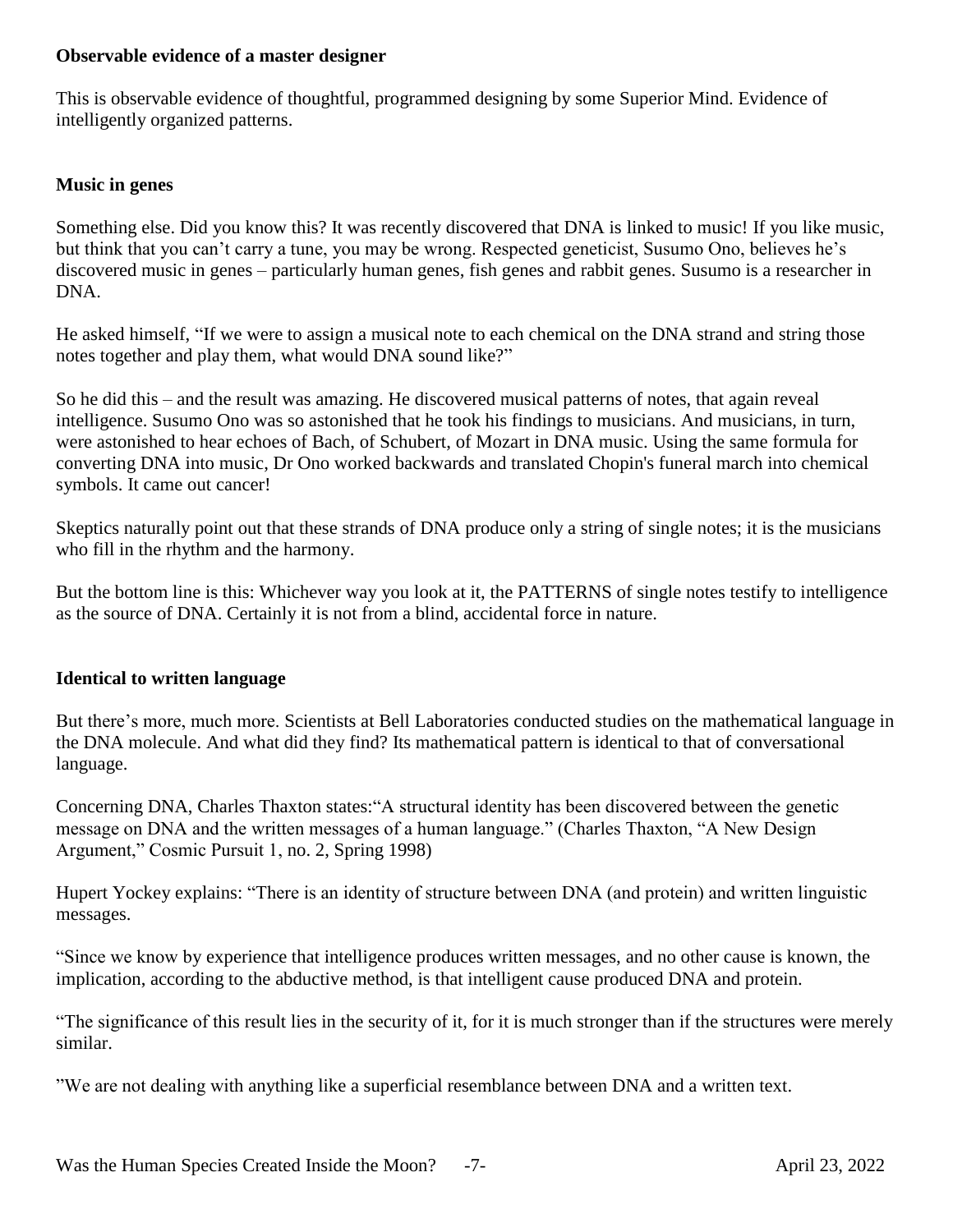"We are not saying DNA is like a message. Rather, DNA is a message. True design thus returns to biology."

(Hubert P. Yockey, "Journal of Theoretic Biology")

Since there is no doubt in anyone's mind it takes intelligence to write a language, it is evident that it took intelligence to write the DNA code.

# **Intelligently designed 'sentences' impressed from the outside**

Dean Kenyon was asked if DNA comes in intelligently designed 'sentences'.

INTERVIEWER: "And is it true that when scientists peer into the microscopic world of DNA, they find not mere random arrangements, but well-written 'instruction books'?"

KENYON: "Yes. Masterpieces of immense intricacy and subtlety."

INTERVIEWER: "And you argue that these biological 'sentences' in DNA could not have arisen merely by material means, as evolutionists suggest?"

KENYON: "No. Just as the chemistry and physics of ink and paper do not determine the order of symbols in a printed text, but that order must be impressed on the ink from the 'outside', so also the order of the bases, or sub-units, in DNA [adenine, thymine, guanine, and cytosine, or A, T, G, and C as commonly represented] is not determined by the known chemical tendencies of these individual sub-units, but instead appears to have been impressed from the 'outside' on the sub-units to create just those sequences that make biological sense.

The fantastic complexity and orderliness of the DNA code – condensed into an incredibly tiny size – suggests the work of a brilliant intellect rather than chance processes. It suggests that much thought has gone into their design – just as human beings use intelligence to design and construct computers, jumbo jets, space craft and other intricate equipment.

If radio signals were to be received from outer space, they would be understood as evidence of an intelligent source. Why then should we not regard the message sequence on the DNA molecule as prima facie evidence of an intelligent source?

# **Designed not to evolve**

But that is not all! Gene code letters have built in error protection! Genes store information in long strings of DNA, in the form of chemical letters, called A, T, C and G. So that genes can be accurately copied, each gene consists of two parallel strands of DNA held together by links between the code letters of one strand and those of the other strand. The two strands are not identical. That is, A's do not link to A's, and so on. Instead, they are complimentary. A's always link to T's; C's always link to G's.

Donail MacDonaill of Trinity College, Dublin, studied that pattern of linkages between letters. And he found that they form a parity code similar to computer codes, to minimize mistakes during the electronic transfer of information. (Nature science update, [www.nature.com/nsu](http://www.nature.com/nsu) September 18, 2002)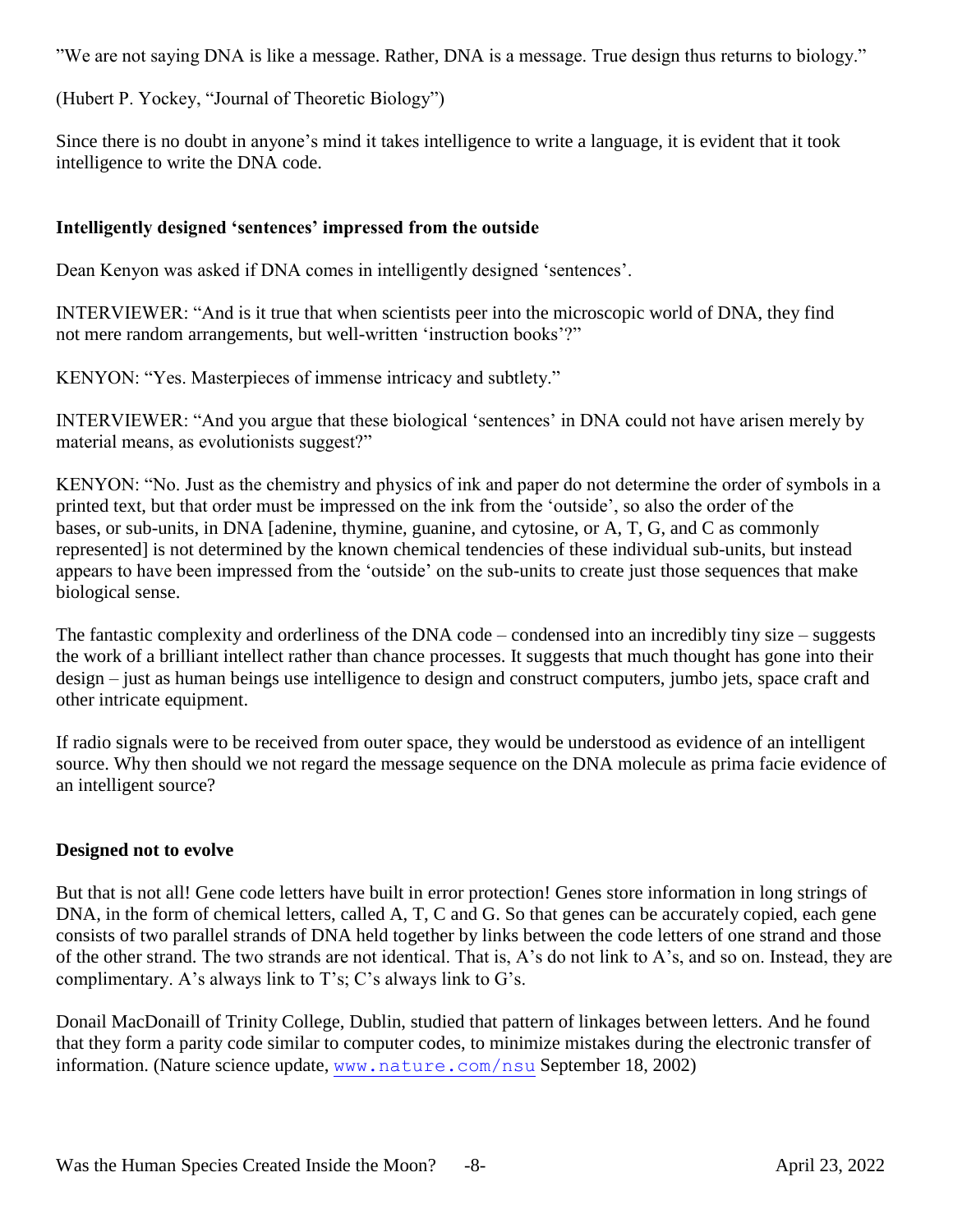Now is the moment of truth. No one would be so naïve as to believe modern electronic parity codes could have evolved by chance. They were carefully planned by software designers. The parity code found in DNA is further evidence the genetic code was deliberately created. It also reminds us that DNA is designed to maintain accurate copies and avoid changes in the information it carries.

This means it was designed to NOT evolve. But rather to reproduce its own kind forever. Come to think of it, wouldn't that make evolution scientifically impossible?

# **<http://www.beforeus.com/coverup.php>**

Jonathan Gray [info@archaeologyanswers.com](mailto:info@archaeologyanswers.com)

International explorer, archaeologist and author Jonathan Gray has traveled the world to gather data on ancient mysteries. He has penetrated some largely unexplored areas, including parts of the Amazon headwaters. The author has also led expeditions to the bottom of the sea and to remote mountain and desert regions of the world. He lectures internationally.

# **The Origin of the Human Species**

# Gary Vesperman

One of my projects is tracking down the origin of the human species. I reject the theory of evolution because it has too many obvious flaws. All one has to do is look at a fellow human and notice a preponderance of intelligent design such as the hairless forehead and even exquisitely precise engineering characterized by eyes and ears. When I was a kid living in Wisconsin's north woods, I particularly noticed that the red mark on redwinged black birds couldn't possibly be the result of random evolution undirected by higher intelligence.

The cheetah is the only large animal found to be genetically identical based on DNA testing of 50 specimens. The cheetah may well be a relatively recently introduced new species. The speedy cheetah combines the features of cats and dogs – the only such animal on earth.

Genetic, linguistic, and geological evidence all independently indicate that a few humans were created as spectacularly engineered holographic manifestations of the underlying reality by superior intelligence and placed on Planet Earth 200,000 years ago.

The reference I have for the finding by geneticists that humans started 200,000 years ago was in [http://www.nexusmagazine.com/articles/darwinism.2.html.](http://www.nexusmagazine.com/articles/darwinism.2.html) The link is no longer active. A search of nexusmagazine.com for Darwinism turns up Lloyd Pye's two-part article titled "Darwinism: A Crumbling Theory".

The reference I have for the independent conclusion by linguists that humans *also* began 200,000 years ago is in the Hammond Atlas of the World, by Hammond Incorporated 1995, ISBN 0-8437-1175-2, the chapter on Languages and Religions, page 22. The pertinent statement is "Some linguists theorize that all people – and all languages – are descended from a tiny population that lived in Africa some 200,000 years ago."

The reference I have for the independent similar conclusion by geologists is in Doug MacGougall's book "Frozen Earth; The Once and Future Story of Ice Ages" published 2004 by University of California Press, ISBN 0-520-23922-9, the chapter on Ice Ages, Climate, and Evolution, page 193. The pertinent statement is "Several species of *Homo* that we know about appeared and disappeared over the past 2.5 million years before *Homo Sapiens* finally arrived on the scene, probably between 100,000 and 200,000 years ago."

Was the Human Species Created Inside the Moon? -9- April 23, 2022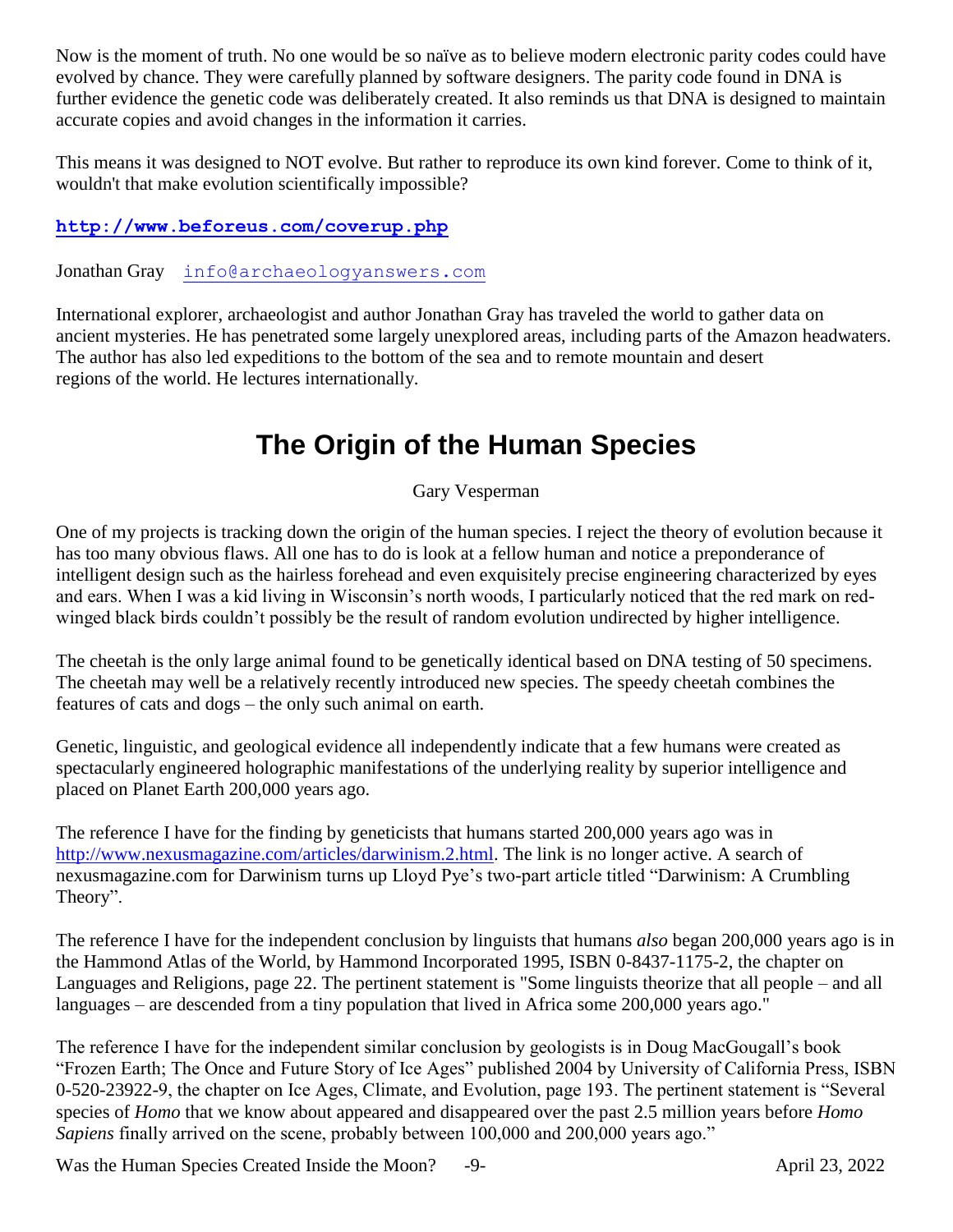Next time you shop in a supermarket produce department, take a few minutes to appreciate the creativity that went into the genetic engineering of each of the types of fruits and vegetables. When I did that some years ago, I was dazzled and overwhelmed by the variety and originality of their beautiful designs of texture, taste, color, etc. I profoundly admire the artistic and precise genetic engineering required to make delicious and nutritious figs, watermelons, oranges, apples, bananas, potatoes, celery, cauliflower, string beans, squash, corn, peas, dates, beans, artichokes, lettuce, tomatoes, okra, walnuts, peas, anise, parsnips, basil, garlic, onions, cucumbers, bell peppers, beets, carrots, turnips, pears, strawberries, blueberries, apricots, leeks, spinach, raspberries, jicama, blackberries, cantalopes, wheat, bullberries, etc. Structural engineers particularly admire the cleverly designed strength and rigidity of the otherwise flimsily thin-shelled walnut.

My supermarket produce department shopping experience since then has never been quite the same.

I need a very attractive woman as a volunteer. Notice how she is so exquisitely designed. She can sing beautifully melodic songs. Her hair is neatly divided from a completely hairless forehead. Her eyes and ears operate with the highest engineered precision. If I squeeze and pinch her, she seems to be a solid female human, doesn't she? No, she is not. She actually is a spectacularly engineered holographic manifestation of the underlying reality. She can heal other people by simply laying her hands on them (Reiki healing). That is, her "mind has no providence for limitations". She can see submarines in the ocean. She can read other people's minds and past life history. She can predict the future. Her mind and senses are intimately connected with me, every one of you, everything else in the Universe, and even possibly with a higher being whose existence is advocated by some of the organized religions.

Finally, the holographic mind theory, as so thoroughly explained further and documented in Dr. David Yurth's unpublished book "Seeing Past The Edge", offers two fundamental lessons for her as she goes about her daily life of the utmost importance: First, careful scientific research indicates that her mind and senses really will survive death as apparently proven by numerous anecdotal reports of near-death experiences. Second, her acts of kindness and unkindness to her fellow human beings, and perhaps even her pet animals and plants, may be remembered by them for all eternity.

Gary Vesperman spent a couple of weeks March 2003 editing David G. Yurth's manuscript for his groundbreaking book "Seeing Past The Edge". Its 474 endnotes indicate his many years of extensive research in physics, consciousness, cosmology, etc. The following four paragraphs were copied (and slightly edited) from his book's Chapter 9 "The Torsion Field: Information Link to Infinity" (copied in "Space Travel Innovations"):

"More than 4,000 papers have been published by more than 150 teams of scientists over the past one hundred twenty years, describing what is the torsion field, what functions it performs, how it works, and where it is to be found.

State-of-the-art devices which have been created to operate in this field are becoming more prolific and sophisticated every day. Today, anyone can buy a  $5<sup>th</sup>$  field generator from any of four sources in the former Soviet states. Their devices have been constructed, operated, tested, documented and patented. They propagate information into and retrieve information out of the torsion field.

The theoretical structure and functional dynamics of the physical vacuum and the role of the torsion field are becoming clearer every day. References are provided in the appendixes to more than 250 different papers, journals and books which describe many of the interesting features of the physical vacuum and the torsion field, including the research conducted by teams of scientists all over the world.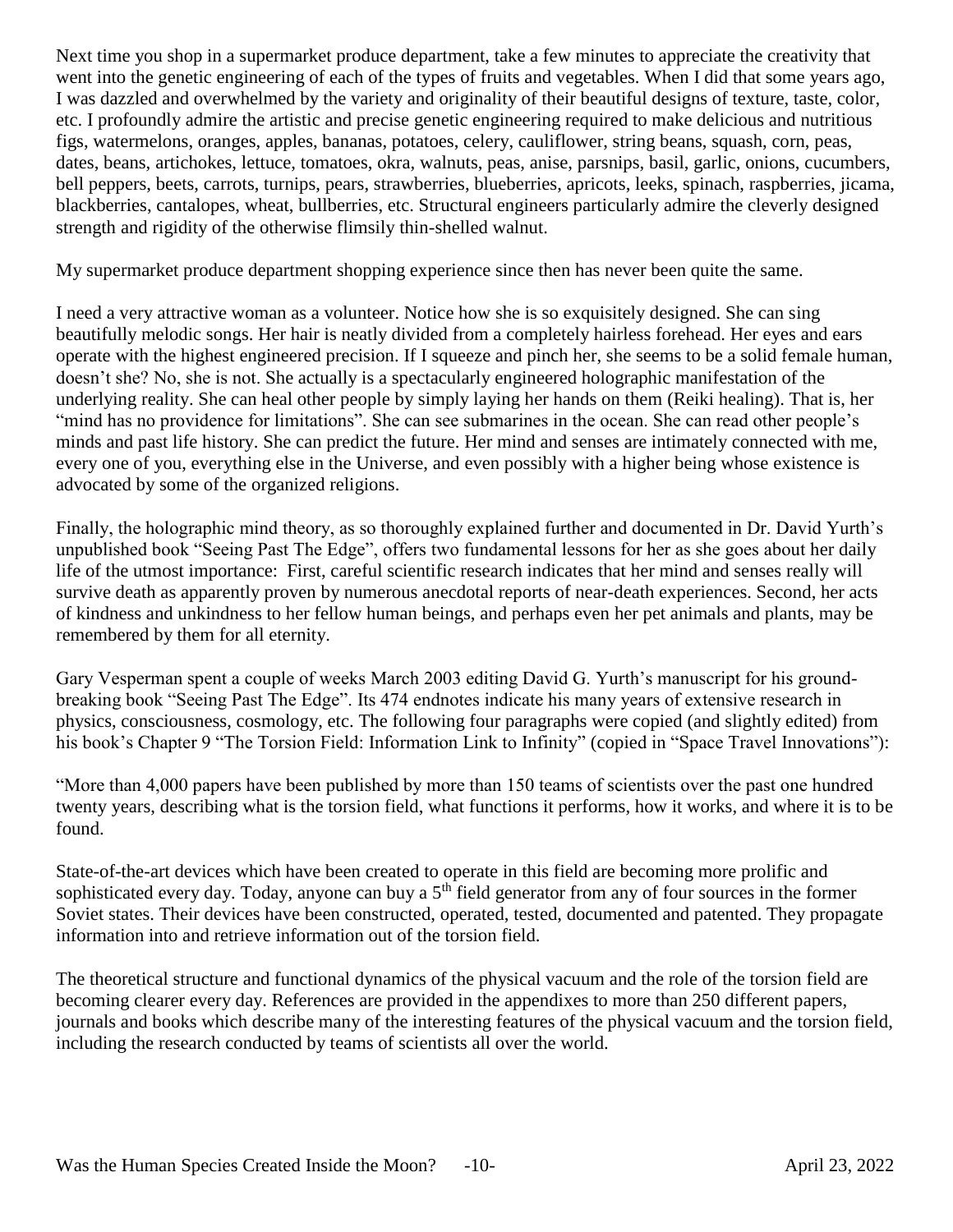A lengthy list of attributes (see subchapter in "Space Travel Innovations" titled "Torsion Field Attributes") has been experimentally identified which demonstrates that the torsion field operates holographically, without regard to time and distance. Its operations are characterized by a variety of behaviors which have been described conceptually, experimentally and mathematically as functions of spin polarity, angular momentum and weighted waveform vector velocities. For example, unlike electromagnetism, where analogous charges repel and opposite charges attract, in torsion fields spins polarized in the same direction attract, and spins polarized in the opposite direction repulse."

"Space Travel Innovations" also includes Chapter 8 of "Seeing Past The Edge" – "Phenomena Which Can Not be Accommodated".

(A public presentation of this topic can be enhanced by placing on a table two TV cameras, two TV monitors, and a square or rectangular aquarium containing just one fish.)

My website padrak.com/vesperman links to a Russian physics book titled "Polarization Model of the Inhomogenous Physical Vacuum". Matter is represented in the model by equations from the electronic theory of matter and the theory of continuum mechanics. In the analysis of the model developed, the physical properties of vacuum domains are compared to anomalous phenomena, such as ball lighting, UFOs, tornadoes, poltergeists, etc. The satisfactory coincidence of the physical properties of vacuum domains and the manifestations of the phenomena in question make it possible to confirm the viability of the model. Some discussion of torsion field physics is included.

Gary Vesperman's hypothesis is that the Moon's interior houses an enormous laboratory for engineering Planet Earth's millions of species of plants and animals. The evidence presented below suggests that the Moon might even be an artificial satellite. If the Moon does not support a genetic engineering laboratory, where else could such a laboratory possibly be located, other than Planet Mars and outside of our solar system? Seismological records have enabled geophysicists to map the internal structure of the moon as shown in the figure linked at https://geology.com/nasa/moon-internal-structure/.

Where is the entrance to the Moon's interior? At this time, is there anyone home? How loud are the burglar alarms? (Is Gary Vesperman kidding?) Are there any high-resolution photographs of the Moon's surface which indicate artificial construction such as rectangular grids?

Ferrying new species of plants and animals from the Moon to Planet Earth and dropping them off into suitable habitats would require spaceships to protect them from the harsh environment of space. One other possible purpose of visiting unidentified flying objects from outer space, if UFO sighting reports are true, could simply be to occasionally census millions of species and to forecast species population trends, interactions, and balances.

It fascinates Gary Vesperman to try to visualize those very first humans being created in a Moon lab and then stepping off a spaceship onto the ground in an African jungle or meadow. They had to know what was going on. Did they arrive naked with no



tools and no education and were told to figure out for themselves what plants and animals are edible, how to avoid being eaten by lions, how to build a worldwide Internet, etc? Did they come with a spoken language already taught to them?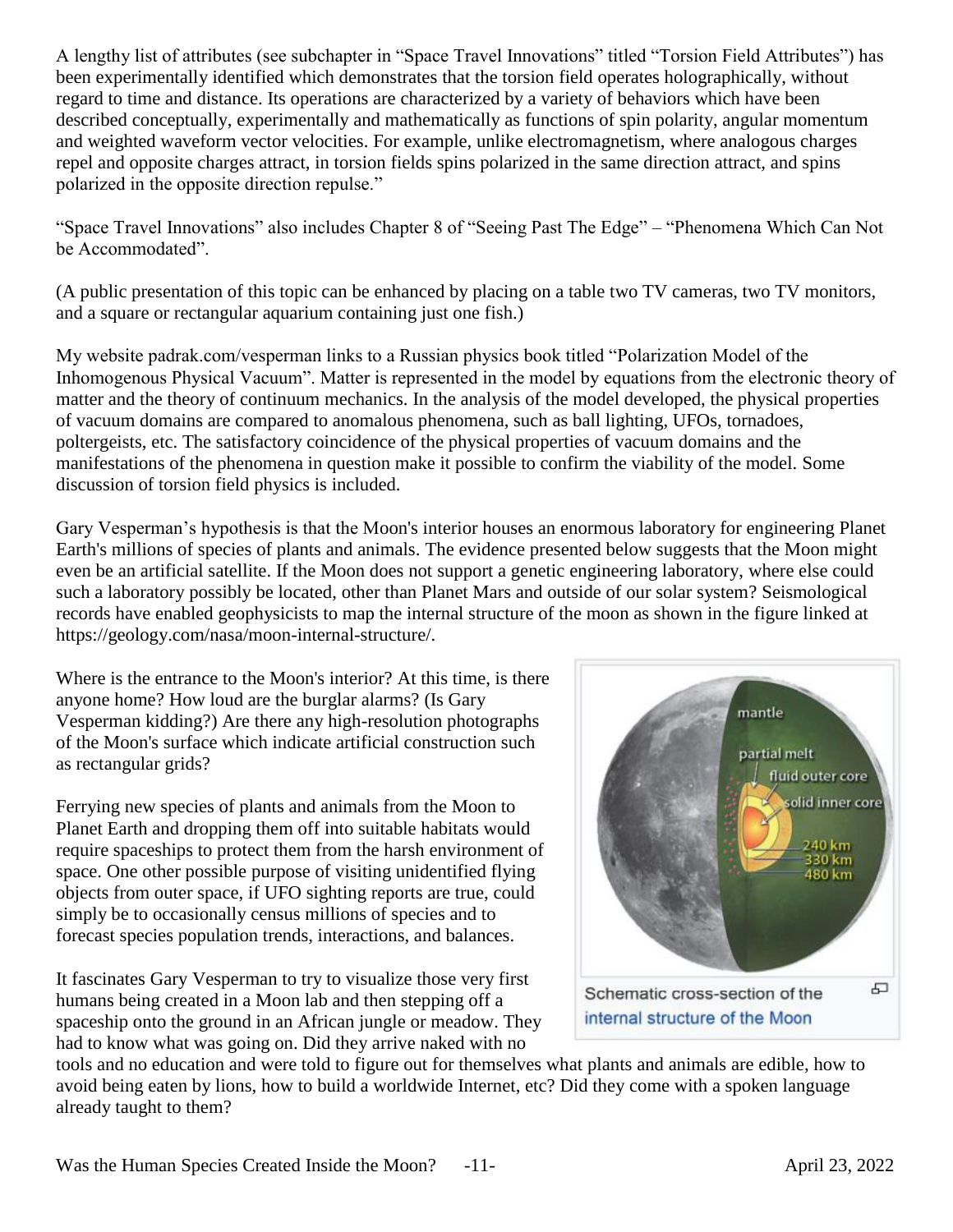It can also easily be visualized creating animals up to a reasonable size in a Moon lab, transporting them to Earth in a spaceship, and dumping them off in suitable habitats. The blue whale is the very largest animal ever known. The largest recorded size measured 98 feet in length and weighed 130 tons. The cavernous mouth of a blue whale gulps up to 220 tons of krill-laden water at a time. Hardly a candidate for transporting a few blue whales from the Moon to Earth!

Likely what happened is that the blue whale's genes were first engineered in a Moon laboratory. A temporary pen was built in the ocean or onshore. Blue whales were built in the pen and then set loose in the ocean.

An Internet search for "moon is hollow" unsurprisingly results in a variety of opinions, particularly those of skeptics, of course. These are some of the specific arguments for an artificial moon:

From https://www.gaia.com/article/the-hollow-moon-theory-is-the-moon-an-artificial-satellite we have this discussion:

The Hollow Moon Theory; Is the Moon an Artificial Satellite?

The moon is often described as having divine, feminine energy – the female counterpart to our Sun. It is a source of cosmic phenomena, providing us with beautiful eclipses, changing tides, and hopefully a future staging point for missions to Mars and beyond. But when we start to look at the moon under a closer lens, a number of aberrant characteristics suggest that it might be hollow — and that there may be a secret moon base.

### The Moon Rings Like a Bell

The Apollo missions and subsequent moon landings have been at the center of controversy and conspiracy for years. There has been interminable debate as to whether we actually landed on the moon, what was found there, or to what extent NASA has been hiding information from us. But amid the quarreling and speculation, the number of anomalous features on the moon has puzzled scientists and conspiracy theorists alike.

Toward the latter end of the Apollo missions, NASA astronauts placed seismic recording devices on the lunar surface to document artificial and natural moonquakes. Their equipment recorded activity ranging from meteorite strikes, to man-made explosions, and crash landings of Apollo rockets. Even the sun's heat created seismic activity when it caused the moon to thaw on a daily basis.

The astronauts were given a series of ALSEPs, or Apollo Lunar Surface Experiment Packages to set up seismographs and initiate detonations ranging from shotgun-like charges, to mortars with multiple grenades. Eventually NASA intentionally crash-landed the Apollo 12 module as well as the S-IVB rocket setting off an explosive force equivalent to nearly 12 tons of TNT.

What they found was that the moon rings like a bell, reverberating sometimes for hours at a time. Not knowing much about the moon's material composition, NASA and the Apollo astronauts were astounded by what they heard and the results that it entailed. Clearly the moon's density was significantly less than the Earth's.

The Moon is a little more than one-quarter the size of Earth, another bizarre characteristic compared to any other natural satellite in our cosmic region. Of all the moons in the solar system, ours is the 5th largest. No other planet that we're aware of has a moon that is as proportionately big as ours. All other planets with moons that size are massive gas giants. Neptune, the closest in size with a moon that big, is four times the size of Earth.

The moon is about 2,100 miles in diameter, compared to the Earth's nearly 8,000-mile diameter, yet the mass of the moon is only 1.2 percent of Earth's, while the volume of the moon is only 2 percent of Earth's.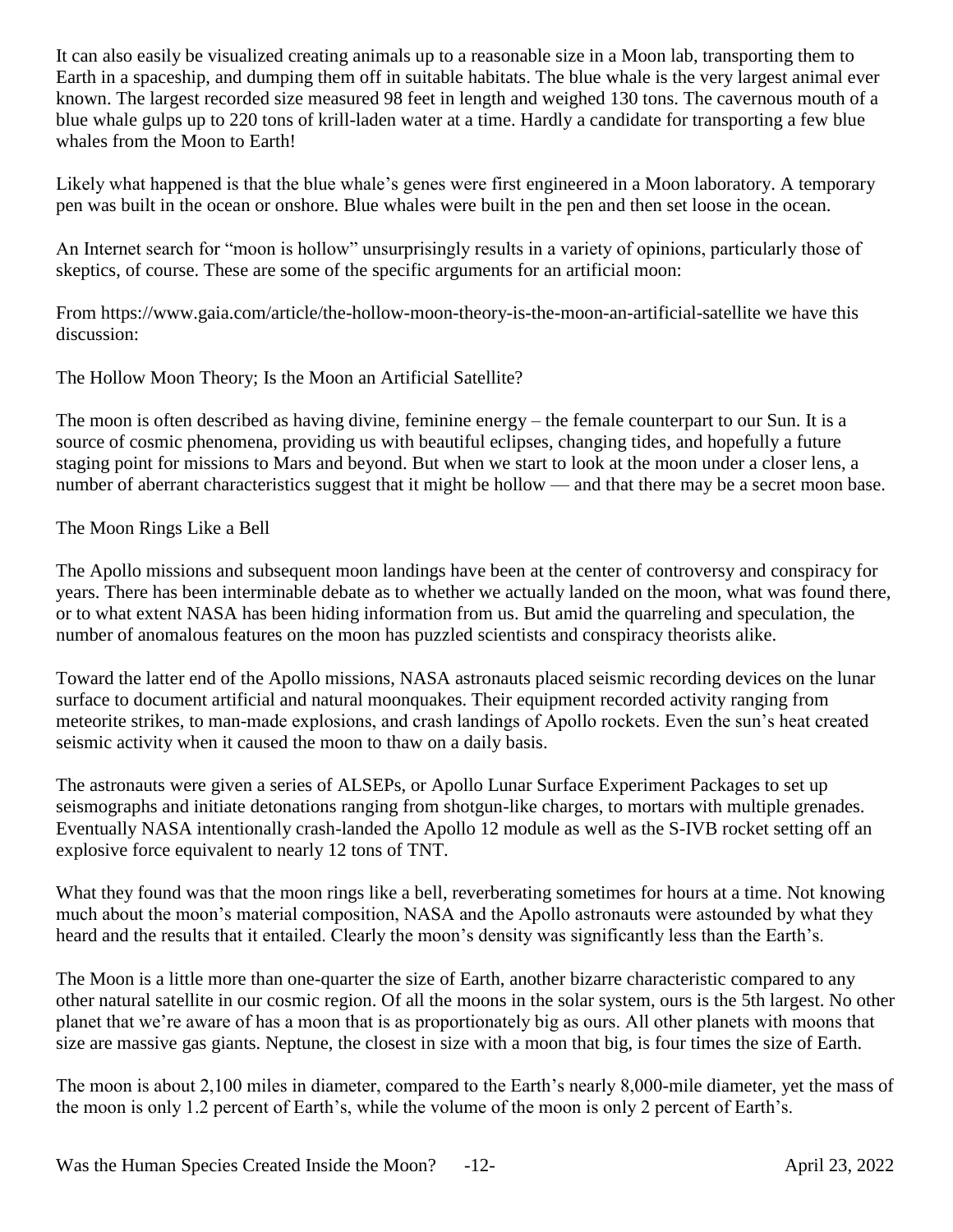After NASA conducted these tests, it concluded that the moon has a similar composition to our planet, although significantly less dense, with a 31-mile crust of mineral plagioclase, a mantle of olivine and pyroxene, and a very small core of Iron and Sulphur. But when the Apollo astronauts first landed on the moon, they had difficulty drilling into the surface of the craters, which are anomalies in themselves.

Craters are thought to be the result of meteorite and asteroid impacts, meaning there should be a certain proportion between their depth and width. Instead many wider craters have similar depths to significantly narrower craters, with some even appearing convex. And when astronauts attempted to drill into the craters, they were barely able to penetrate the surface, discovering processed metals like brass, mica, and pure titanium. The Moon is a Spaceship; A Secret Moon Base?

In 1970, two Soviet astronomers had been studying the satellite and theorized that it was likely a hollow moon put in place by a highly-advanced extraterrestrial race. Their theory was based on these observable anomalies, claiming the Moon was an artificial shell that had been inhabited internally for years.

While it might seem farfetched that we are being surveilled by an extraterrestrial race on the moon, or that a hollow Moon may have been intentionally placed in Earth's orbit as a secret moon base, there are a plethora of inexplicable facts about its relationship with Earth. To this day, there are several theories that attempt to explain how the Moon ended up orbiting our planet, though none have been absolutely accepted, leading many to believe that the moon is a spaceship.

Without the moon orbiting precisely where it is, it's possible that life on Earth wouldn't exist, or at least wouldn't have evolved to the point that it has. In fact, it is estimated that less than 10 percent of all terrestrial planets in the universe have an Earth to moon ratio like ours, which provides the stability that is necessary to maintain a climate that can harbor life.

The size of the moon is such that it affects our axial tilt, or the way that the Earth wobbles on its axis, changing by a single degree over the course of thousands of years. This relegation to one degree of movement is necessary for climatic stability; without the moon's balance, the Earth could tilt as much as 85 degrees every million years or so, causing drastic changes. This would adjust the orientation of the Earth to the Sun so significantly that the Sun would shift to be situated directly over the poles rather than the equator where it currently is. Life could not evolve during such radical shifts.

# Is the Moon Artificial?

There are two ways that planets typically acquire moons, through accretion or capture. The process of capturing a moon is just like it sounds, a moon will drift into the orbit of a planet and become trapped in its gravitational field.

In the process of accretion, a moon is formed at the same time as the planet from the accretion disk of the solar system. But this theory has been widely dismissed due to the differences in core composition and the fact that the moon is almost a billion years older than the Earth. In fact, the mineral composition of rocks found on the surface of the moon varies drastically from those found on Earth.

The abundance of titanium is one example of such an anomaly, with certain lunar samples containing up to 10 percent of this precious mineral; the highest abundance of titanium-rich minerals on Earth has never exceeded 1 percent. There are other processed metals found on the moon like mica and brass, as well as the presence of radioactive elements like uranium-236 and neptunium, none of which are found naturally on Earth.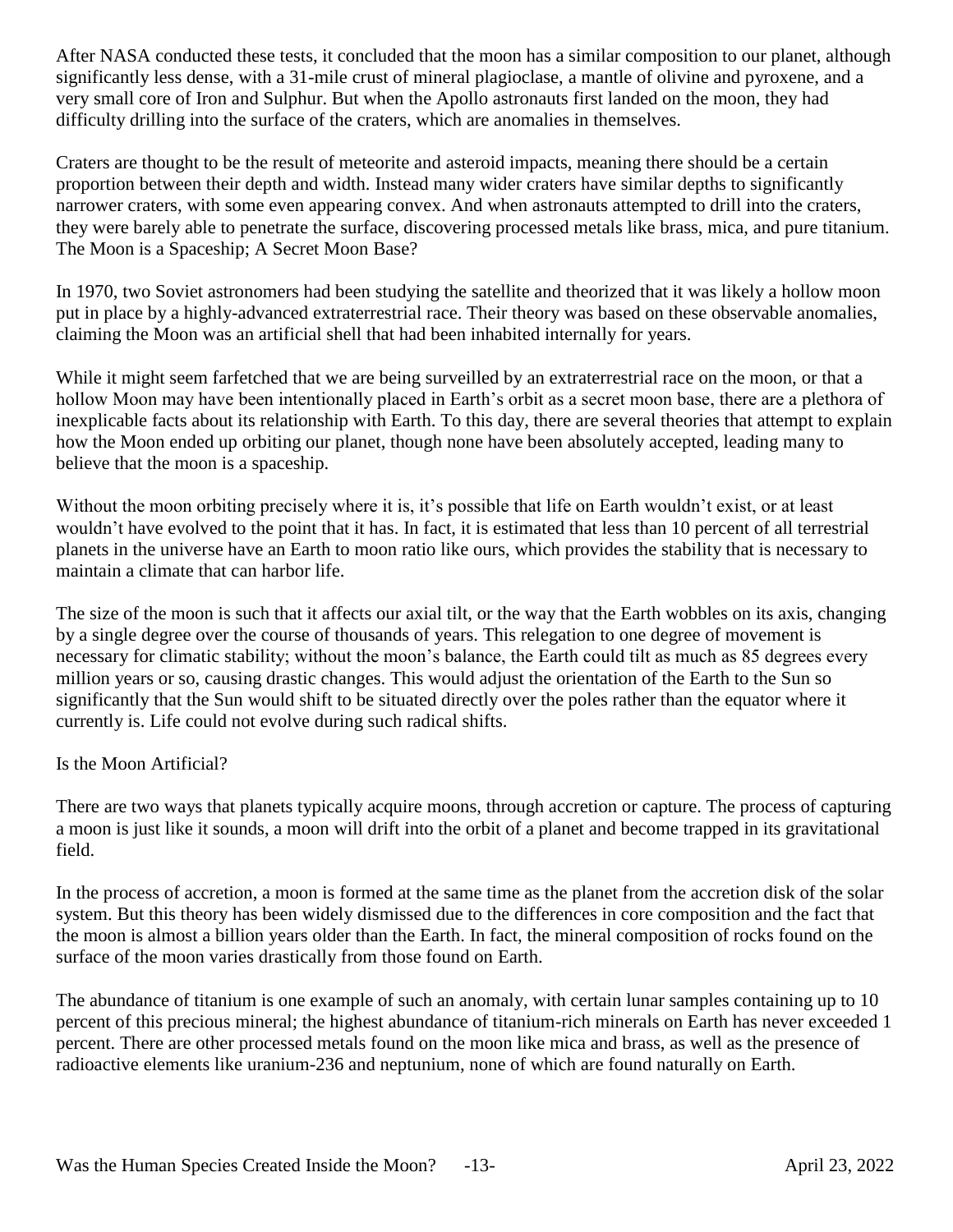These moon rocks, brought back from the Apollo missions, presented another surprise; they were magnetized. Scientists were baffled, having previously assumed that the moon never had a magnetic field. The Earth's magnetism is thought to be the product of an internal dynamo, in which the rotating, convecting, and electrically conducting liquid iron in the core generates the field. However, the moon wasn't believed to have a core large enough to generate this type of dynamo mechanism.

https://universavvy.com/is-moon-hollow presents some arguments for and against the hollow moon hypothesis:

In one of the most striking of cosmic coincidences, the Moon is about 400 times smaller than the Sun, and is also about 400 times closer to the Earth. This fact makes both these heavenly bodies appear to be of the same size, and also results in the phenomenon of total solar eclipses taking place.

(Apparently orbital mechanics experts have not been able deduce a scenario whereby the Moon happened to be traveling near the Earth and was then captured and inserted into such a precise orbit.)

So is the Moon Hollow Inside?

Suniti Karunatillake of Cornell University explains that the normalized polar moment of inertia of the Moon is  $0.393 \pm 0.001$ . This value is very near to that of a solid object (0.4) which has a radially constant mass-density. For reference, the normalized polar moment of inertia of the Earth is 0.33.

He also says that an extensive amount of seismic measurement data has been collected from the Moon. The scientific analysis of it has provided a near-accurate estimate of the thickness of the Moon's crust, mantle, and core, and it conclusively proves that the Moon cannot be hollow.

Further, Karen Masters of the University of Portsmouth states that, through analysis of the behavior of objects under the influence of the Moon's gravitational field, the mass of the Moon has been determined. Considering its observable size, its density has been calculated, which strongly negates any possibility of the Earth's natural satellite being hollow.

(If the Moon ever had been hollow, it would then very likely collapse into itself. So it has to be solid anyway.)

Why are its Craters Shallow and Rocks Old?

The reason why the lunar craters are shallow is similar to what the Spaceship Moon theory suggests, albeit minus the involvement of an alien hand. As is known, the composition of the Moon comprises hard elements such as iron and titanium in abundance. Their concentration could be more pronounced below the surface. As such, though small meteors might be able to drill lunar craters proportional in depth to their sizes, larges ones collide with the stronger interior layers, which impedes their progress. The geological activity, particularly lava, can explain why some craters have a flat or bulging convex bottom.

Studies on the rocks brought back from the Moon have indeed shown that they are much older than the oldest ones found on the Earth. However, scientists attribute this to the fact that while the Earth is geologically active forming newer rocks, the Moon is practically dead. As such, the surface rocks found on the Earth are younger than the ones found on the dead lunar surface.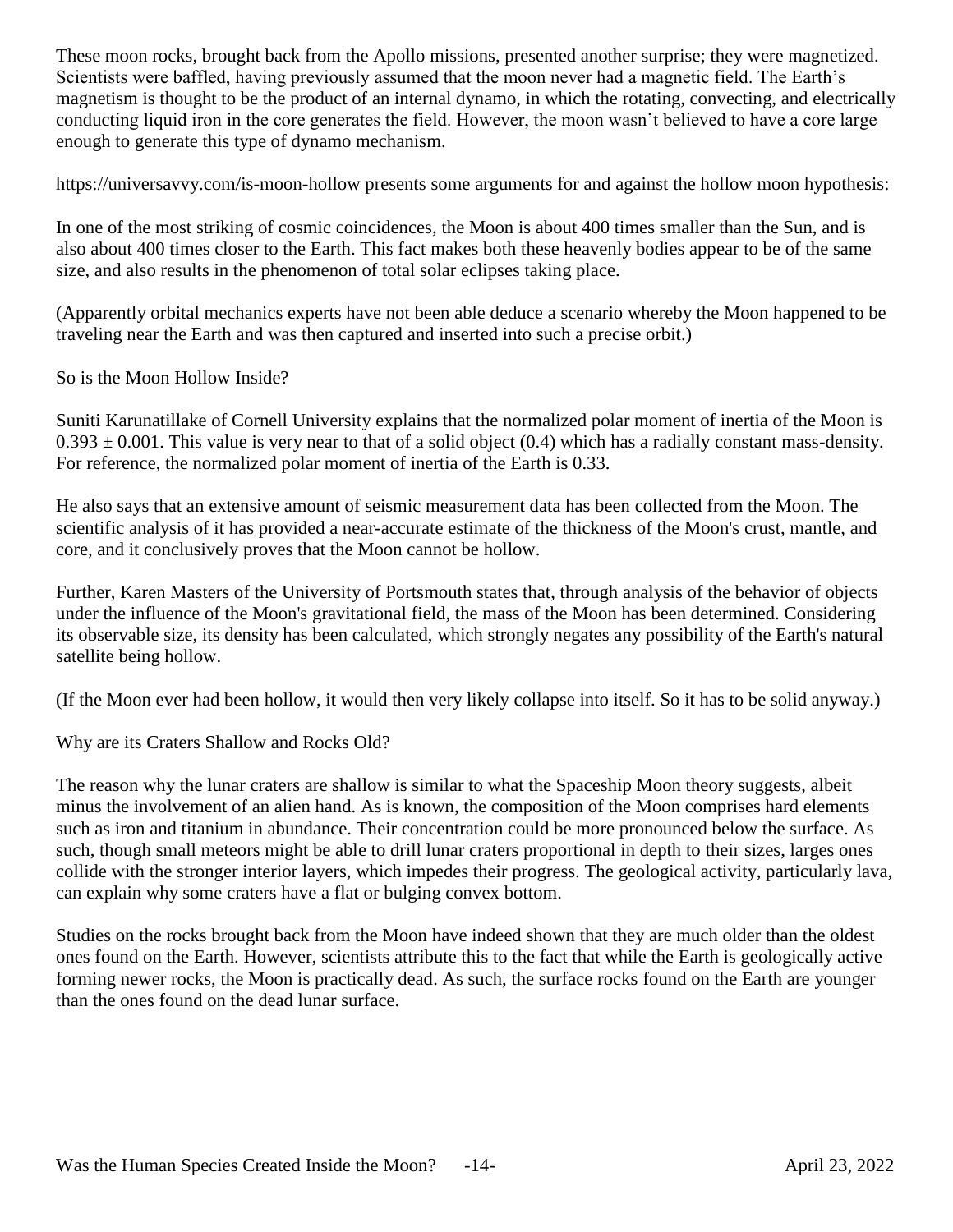Why Does its Composition Differ from the Earth's?

If the Moon was indeed a part of the Earth, it should have nearly the same composition too. However, the fact is that, it doesn't; specifically, it lacks the significant iron core that the Earth has. But that doesn't necessarily mean that it was created by aliens and put into its orbit. The Giant Impactor theory offers a much more possible explanation.

This theory states that, at the time of the formation of our solar system, a small planet, roughly the size of Mars, which formed elsewhere in the universe and had a very different composition to the Earth's, got into a collision course with young Earth. The great impact lead to the ejection of a large amount of heated matter from the surface of both the objects. This matter began orbiting the Earth, and subsequently stuck together, forming our Moon.

(Have orbital mechanics experts been able to agree on how this glob of ejected material happened to end up as a highly spherical object in such a precisely positioned orbit around the Earth?)

Why does the Moon rings while the Earth doesn't?

The simple answer to this is because Earth has water. Water weathers the stones, expanding the different structures of the minerals in it, thus weakening it. When energy in the form of seismic vibrations due to meteor impact, thermal activity, etc., propagates through these stones, they behave as compressible structures similar to sponges. Thus, they are able to dampen the vibrations, as a result of which even the biggest Earthquake doesn't last longer than a few minutes.

The Moon, on the other hand, is a dry, solid, rigid mass. Therefore, without any dampening agent, even relatively small meteor impacts or Moon-quakes set it vibrating like a tuning fork. These vibrations tend to last for a much longer time than any on Earth. However, it doesn't have to mean that the Moon is hollow.

The Moon has giant lava tubes

In 2017, Purdue University researchers helped discover a lava tube on the Moon that could protect astronauts from hazardous conditions on the surface as reported in [https://phys.org/news/2019-07-humans-lava-tubes](https://phys.org/news/2019-07-humans-lava-tubes-moon.html)[moon.html.](https://phys.org/news/2019-07-humans-lava-tubes-moon.html) The photo is of a giant hole on the Moon which apparently is an opening to a large lava tube. The photo is linked is at [https://www.livescience.com/60733-moon-lava-tube-could-shelter-astronauts.html.](https://www.livescience.com/60733-moon-lava-tube-could-shelter-astronauts.html) If sophisticated analysis of minute gravity variations is correct the hole leads to a lava tube nearly as large as the city of Philadelphia. This lava tube and other giant lava tubes on the Moon could house gigantic laboratories for species engineering.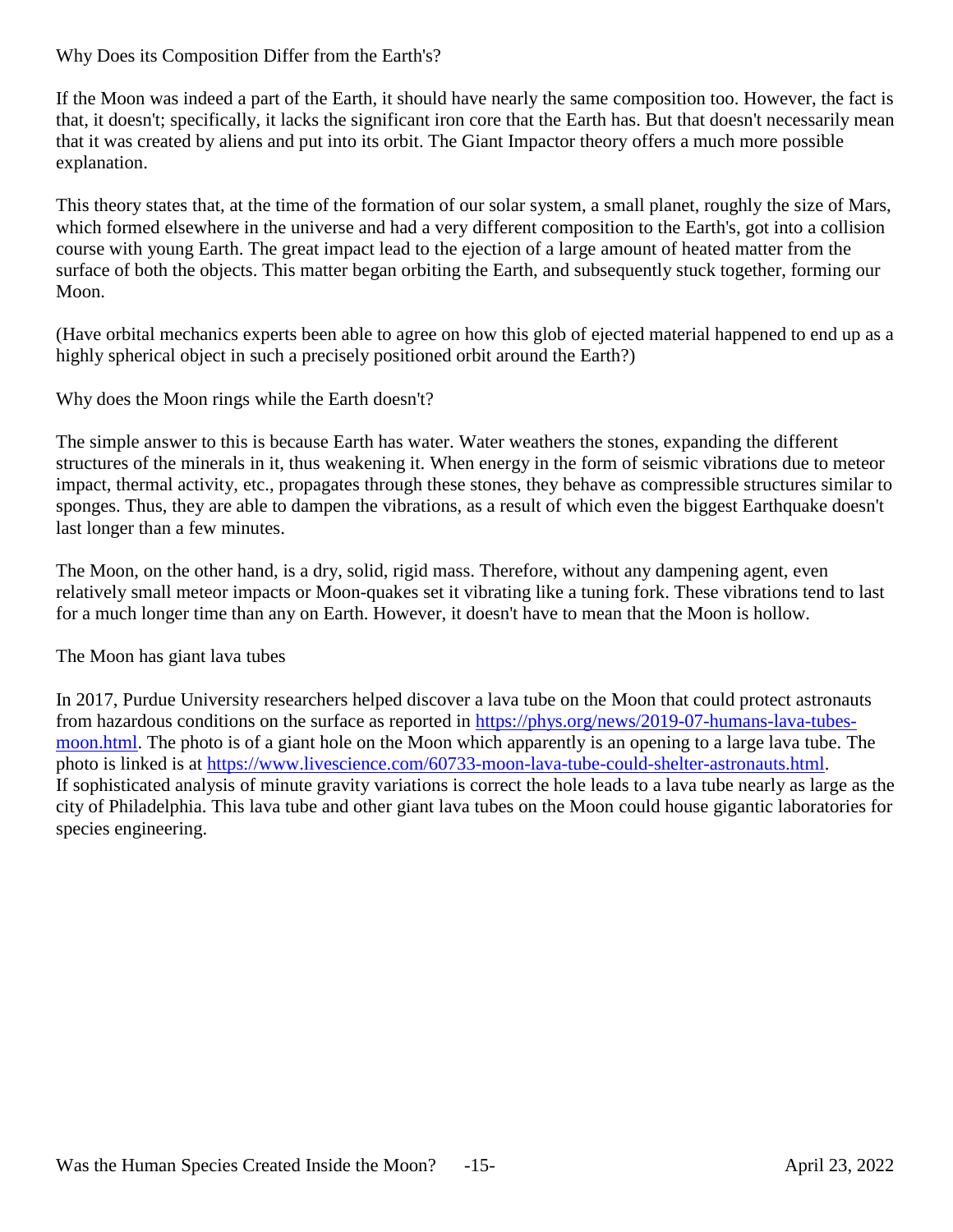

But what if no Species Engineering laboratories are ever Discovered inside the Moon?

It seems reasonable to assume that very large ultra-sophisticated laboratories are needed for engineering Earth's millions of species. But what if no species engineering laboratories are ever found inside the Moon?

Other than Planet Mars then species could be engineered elsewhere outside of our solar system.

Another possible location is a planet-sized laboratory orbiting our solar system way, way beyond Pluto.

One wild possibility is that our E.T. friends are engineering species in another dimension or parallel universe that can't be perceived or detected by us humans. When a new species is to be introduced into a suitable habitat on Earth they reach into our universe and pass the new species through some kind of an interdimensional curtain.

January 2, 2020 Gary Vesperman wrote in his Facebook "Are there any dudes out there who would have an interest in WHERE the human species was created?"

Mary-Sue Haliburton replied –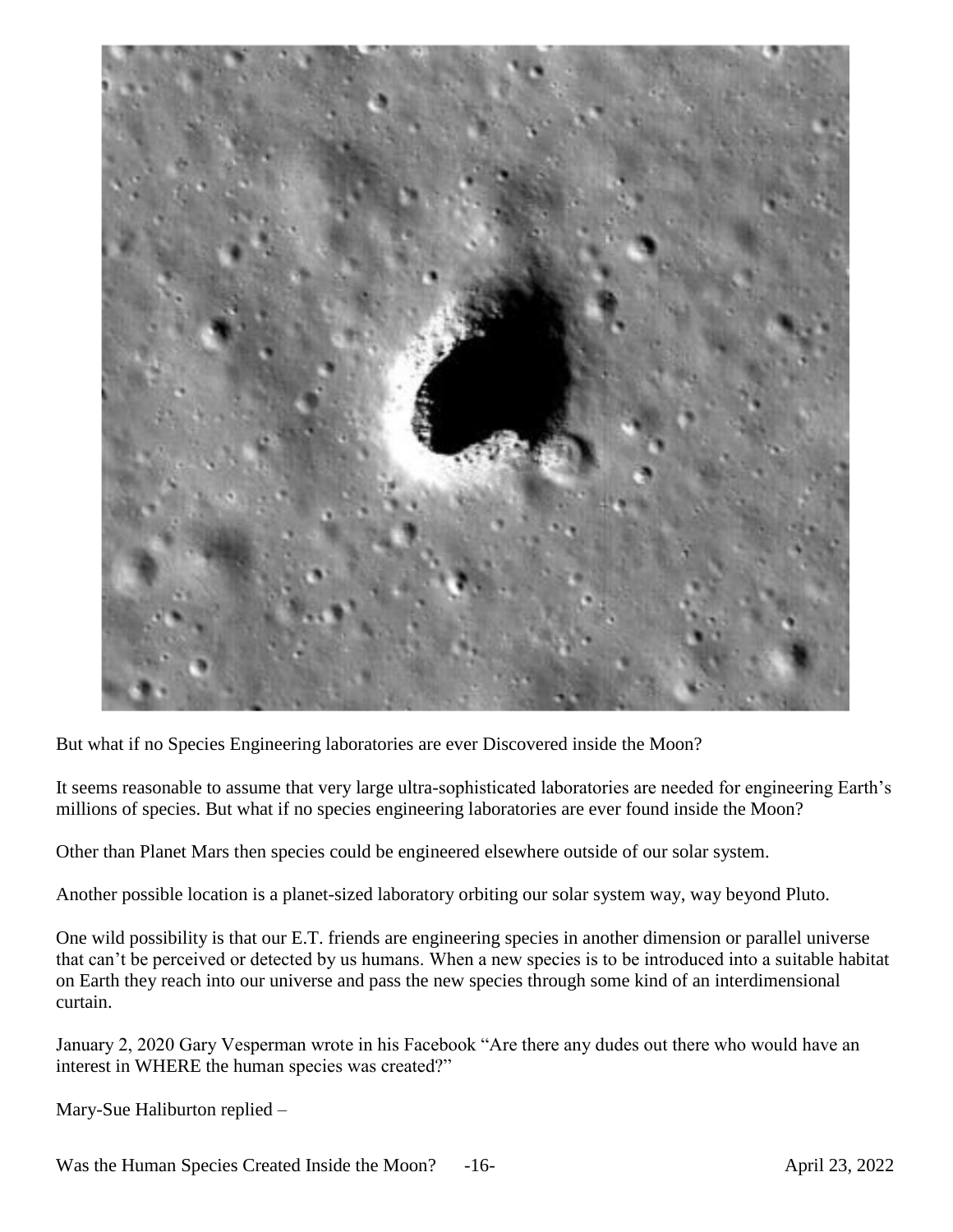I don't know about 'dudes' necessarily, but am following several threads of interest about the evolution vs breeding of modern humans as possibly done by the mysterious 'Annunaki' also transliterated as 'Annanage' by C. O'Brien who studied Baalbek as well as whatever documentation and archaeological info could be gathered together from that and other sites.

A website preserving his legacy and several books exist thanks to a 'Golden Age Foundation' in the UK. These articles definitely link into the catastrophism data from Electric Universe including comet strikes causing devastation of the ancient culture centres. Clearly, however, these Annanage had high technology, and may have cross-bred the earlier humans with themselves.

An overview begins with "Christian O'Brien V Zecharia Sitchin" subtitled "Comparing Historical Records". Excerpt:

"Sitchin drew heavily upon Kramer's accounts of Sumerian sophistication. Only one man really sorted out cuneiform origins by starting from the beginning and ignoring academic protocols and religious prejudice. He took a common sense secular approach and this has provided us with a down to earth and accurate version of these incredible historical events with his books the Megalithic Odyssey, Genius of the Few, the Shining Ones and the Path of Light. His name was Christian O'Brien and after a career as a leading exploration geologist and retiring from being the head of the oil operating companies in Iran in 1971, he set out with his wife Barbara Joy, to recover past knowledge until his death in 2001.

"It is notable that both Sitchin and O'Brien amongst others had the vision to recognize the essential fact, that there was a brilliant advanced civilization in the past, led by the Anannage (O'Brien's correct translation). Both deserve our full attention and respect in the recovery of our incredible history, free from man-made religious constraints, and the constant abuse of adjectives such as serpent, meaning wise man or woman, and not snake or reptilian, together with Semitic and Aryan dealt with earlier."

(End of Mary-Sue's report)

Internet searches for Annunaki and Anannage find a variety of theories and archaeological reports which speculate on the origin of humans such as the Bible's Genesis chapters.

Gary Vesperman and Angela T. Smith, Ph.D., both live in Boulder City, Nevada. It is a remarkable coincidence that they occasionally see each other during lunches in the Boulder City Senior Center.

Gary has bought Angela's 304 pages book "Voices from the Cosmos". Angela and co-author C.B. Scott Jones, Ph.D., provide detailed transcripts of remote viewing/telepathic interviews with members of 18 extraterrestrial (ET) races, including the Large Grays, Nordics, Small Grays, Annunaki and others. Pages 266 – 282 provide transcripts of their dialogues with the non-Human race called the Anunnaki. On page 267 the Anunnaki specifically claim they created Humans.

Roswell Alien Explains the Origin of Species

In July 1947 a circular spacecraft of extraterrestrial origin was struck by lightning and crashed near Roswell, New Mexico. For six weeks the surviving alien pilot was repeatedly interviewed. Transcripts of those interviews include the pilot's explanation of the origin of species. A 4.26-hour audiobook of the alien's interviews is linked at

**Roswell Alien Interview (1947) Full Audiobook <https://www.youtube.com/watch?v=Kl5Af8ViK0w>**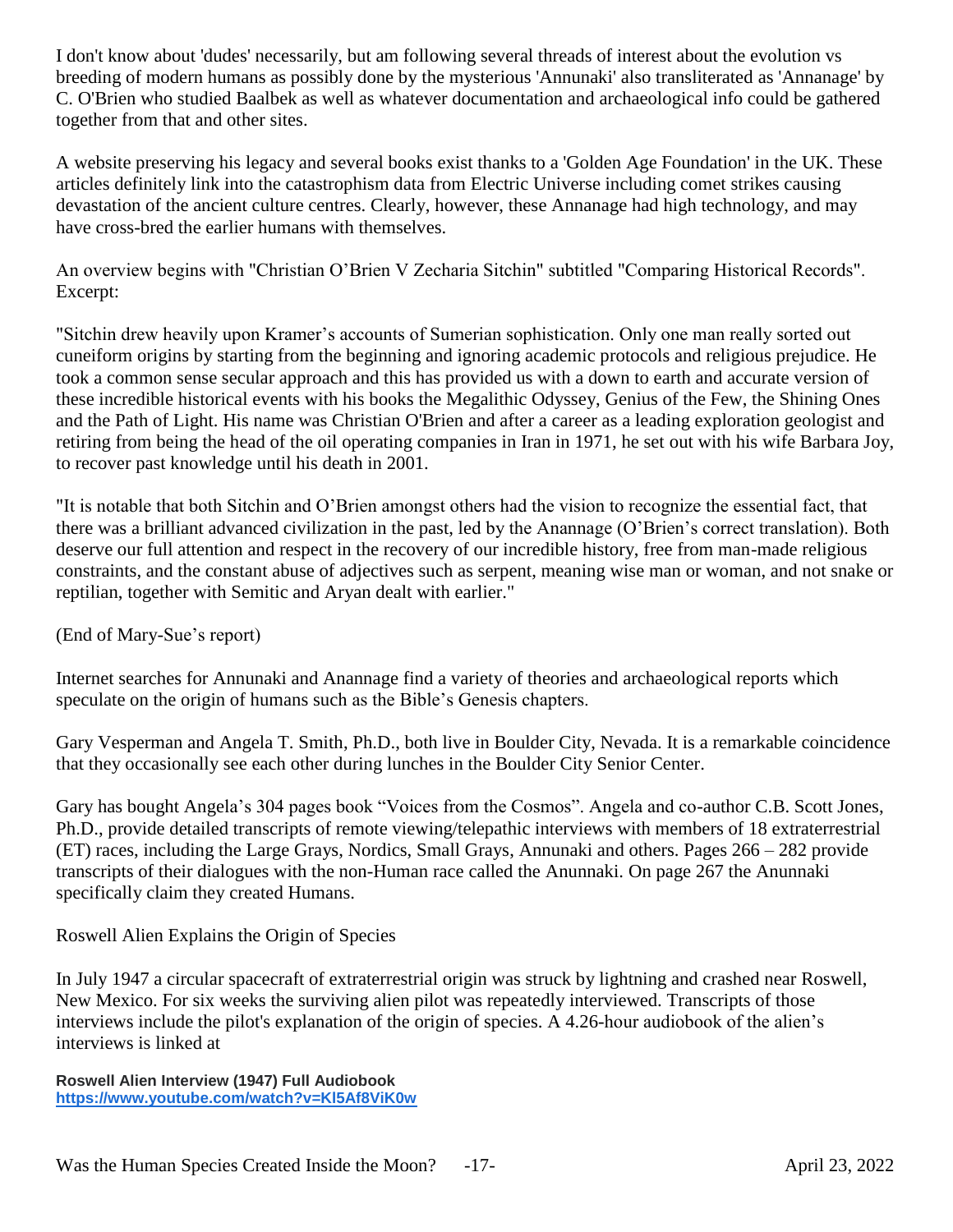This is the symbol of "The Domain" The Domain is a race or civilization of which Airl, the alien I interviewed, is an officer, pilot and engineer<br>serving in The Domain Expeditionary Force. The symbol represents the origin and unlimited boundary of the known universe, united and integrated into a vast<br>civilization under the control of The Domain. Airl is currently stationed at a base in the asteroid belt which she refers as a "space station" in the solar system of Earth. First and foremost, Airl is herself. Secondarily, she voluntarily serves as an Officer, Pilot<br>and Engineer in The Domain Expeditionary Force. In that capacity she has duties and responsibilities, but she is at leave to come and go as she pleases also.

At the beginning of the audiobook are shown a photograph of the crashed 'flying saucer' and Roswell newspaper reports at the time of the crash's discovery. A pdf of the text of transcripts of the alien pilot's interviews and the interviewer's comments is linked at [https://citeseerx.ist.psu.edu/viewdoc/download?doi=10.1.1.461.7515&rep=rep1&type=pdf.](https://citeseerx.ist.psu.edu/viewdoc/download?doi=10.1.1.461.7515&rep=rep1&type=pdf)

The following excerpt of the pdf is Chapter Ten – A Lesson in Biology. (The name of the alien pilot was "Airl". Airl only allowed communication via telepathy with a young female surgical nurse, Matilda O'Donnell Macelroy, who happened to be the only woman stationed at the Roswell Army Air Field. Airl refused to communicate with the self-important government and military men who had aggressively tried to ask 'her' questions pertaining to national security.)

We should first preface with Airl's rather profound definition of "IS-BE":

"Personally, it is my conviction that all sentient beings are immortal spiritual beings. This includes human beings. For the sake of accuracy and simplicity I will use a made-up word: "IS-BE". Because the primary nature of an immortal being is that they live in a timeless state of "is", and the only reason for their existence is that they decide to "be".

No matter how lowly their station in a society, every IS-BE deserves the respect and treatment that I myself would like to receive from others. Each person on Earth continues to be an IS-BE whether they are aware of the fact or not."

Chapter Ten A Lesson In Biology

# (MATILDA O'DONNELL MACELROY PERSONAL NOTE)

"My debrief was also tape recorded as a backup and to add clarification to the stenographic notes. I debriefed immediately after my interview so that everything that was said was still fresh in my mind.

When I recounted these stories to the gallery stenographer I was still reeling a bit. The perspective on Earth history from the point of view of The Domain is very strange, to say the least. I wasn't sure if my uncomfortable feeling came from being dis-oriented, or if it came from being re-oriented. Either way, I felt unsteady and confused. Yet, at the same time, there was a ring of truth to it. I was elated and incredulous at the same time!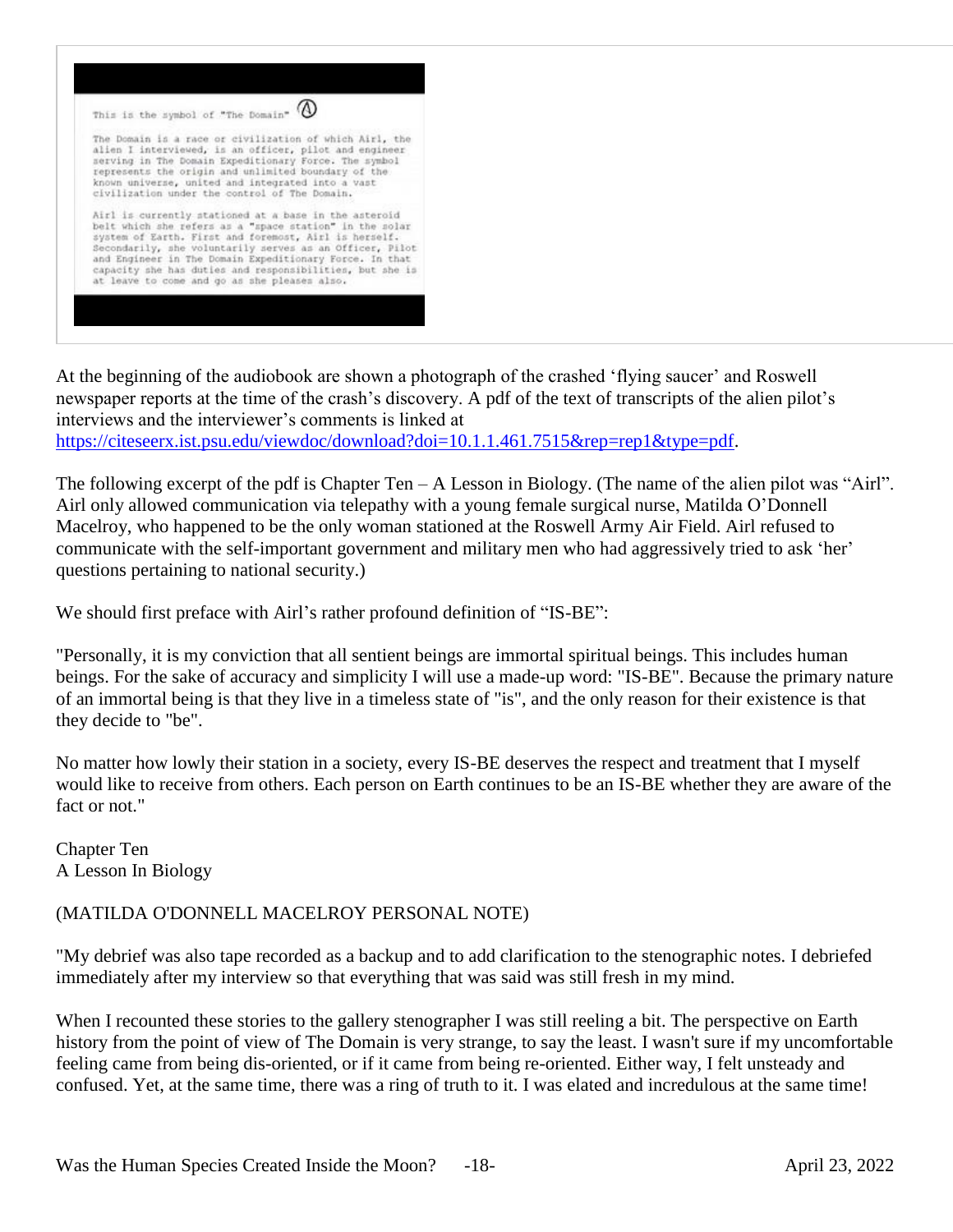The stenographer looked askance at me more than a few times as she recorded the "history lesson" I passed on to her. I'm sure she thought I was losing my mind! Maybe she was right. However, if my mind had been filled with hypnotic suggestions and false memories by the "Old Empire", as Airl suggested, perhaps losing my mind would be a good idea!

I didn't have much time to ponder my own, personal thoughts about these things at the time. It was my duty to get all of the information I could from Airl and pass it on to the stenographer as soon as Airl was finished. My job was not to analyze the information, just report it as accurately as possible. The analysis would be left to the men in the gallery, or whomever else was receiving copies of the transcripts.

I also delivered a list of books and materials requested by Airl to the agent in the gallery room so these could be gathered and delivered to Airl. Each night after I left Airl, she spent the rest of the night reading or "scanning" the materials which had been delivered to her. The members of the gallery each received a transcript of the stenographic dictation to study, each looking for information that was of interest to them. In the morning after breakfast I reported back to the interview room to continue my interviews or "lessons" with Airl."

# (OFFICIAL TRANSCRIPT OF INTERVIEW)

### TOP SECRET

Official Transcript of the U.S. Army Air Force Roswell Army Air Field, 509th Bomb Group SUBJECT: ALIEN INTERVIEW, 28. 7. 1947, 1st Session

"The origins of this universe and life on Earth, as discussed in the textbooks I have read, are very inaccurate. Since you serve your government as a medical personnel, your duties require that you understand biological entities. So, I am sure that you will appreciate the value of the material I will share with you today.

The text of books I have been given on subjects related to the function of life forms contain information that is based on false memories, inaccurate observation, missing data, unproven theories, and superstition.

For example, just a few hundred years ago your physicians practiced bloodletting (Footnote) as a means to release supposed ill-humors from the body in an attempt to relieve or heal a wide variety of physical and mental afflictions. Although this has been corrected somewhat, many barbarisms are still being practiced in the name of medical science.

In addition to the application of incorrect theories concerning biological engineering, many primary errors that Earth scientists make are the result of an ignorance of the nature and relative importance of IS-BEs as the source of energy and intelligence which animate every life form. Although it is not a priority of The Domain to intervene in the affairs of Earth, The Domain Communications Office has authorized me to provide you with some information in an effort to provide a more accurate and complete understanding of these things and thereby enable you to discover more effective solutions to the unique problems you face on Earth.

The correct information about the origins of biological entities has been erased from your mind, as well as from the minds of your mentors. In order to help you regain your own memory, I will share with you some factual material concerning the origin of biological entities.

I asked Airl if she was referring to the subject of evolution. Airl said, "No, not exactly".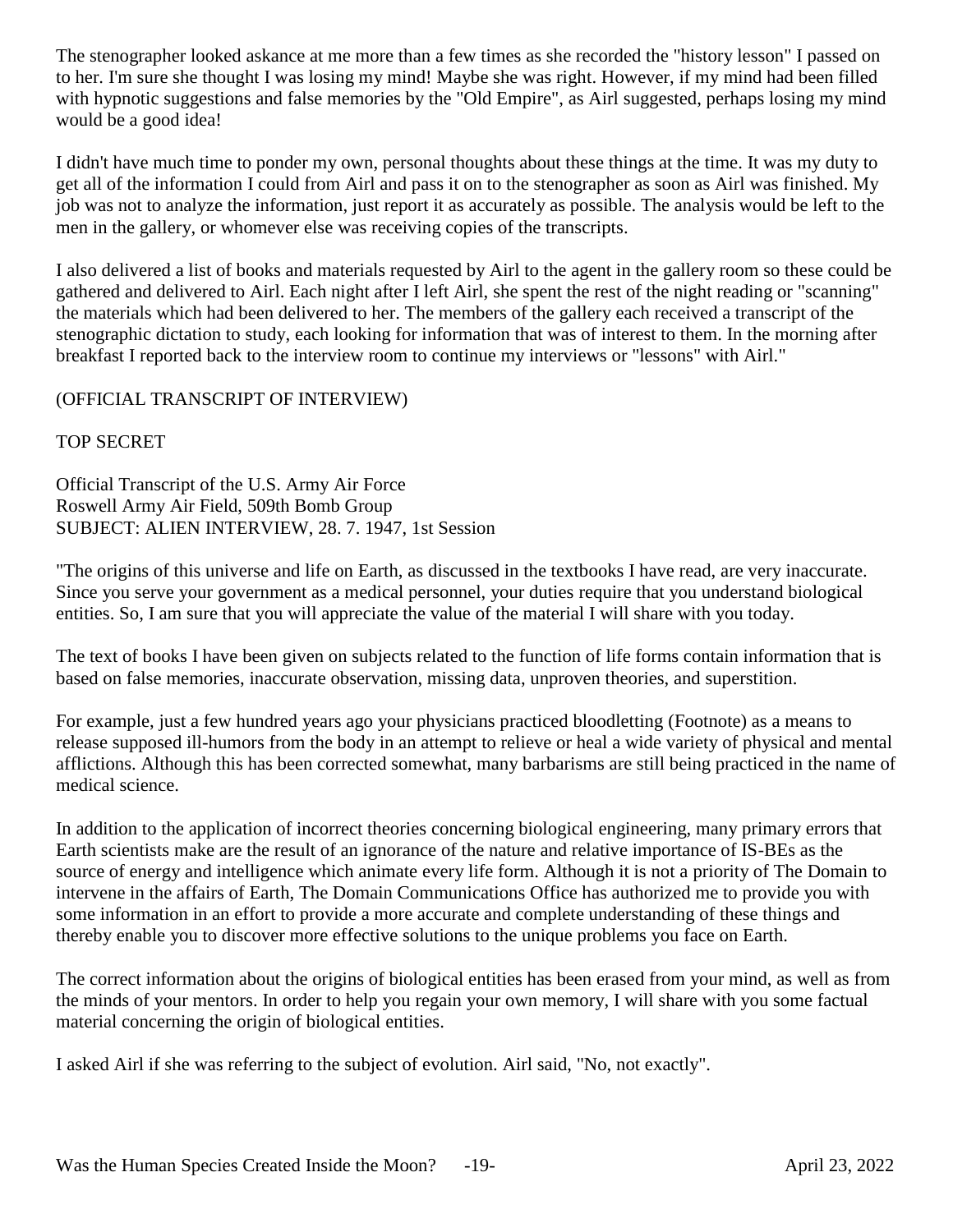You will find "evolution" mentioned in the ancient Vedic Hymns. 189 (Footnote) The Vedic texts are like folk tales or common wisdoms and superstitions gathered throughout the systems of The Domain. These were compiled into verses, like a book of rhymes. For every statement of truth, the verses contain as many halftruths, reversals of truth and fanciful imaginings, blended without qualification or distinction.

The theory of evolution assumes that the motivational source of energy that animates every life form does not exist. It assumes that an inanimate object or a chemical concoction can suddenly become "alive" or animate accidentally or spontaneously. Or, perhaps an electrical discharge into a pool of chemical ooze will magically spawn a self-animated entity.

There is no evidence whatsoever that this is true, simply because it is not true. Dr. Frankenstein did not really resurrect the dead into a marauding monster, except in the imagination of the IS-BE who wrote a fictitious story one dark and stormy night. 190 (Footnote)

No Western scientist ever stopped to consider who, what, where, when or how this animation happens. Complete ignorance, denial or unawareness of the spirit as the source of life force required to animate inanimate objects or cellular tissue is the sole cause of failures in Western medicine.

In addition, evolution does not occur accidentally. It requires a great deal of technology which must be manipulated under the careful supervision of IS-BEs. Very simple examples are seen in the modification of farm animals or in the breeding of dogs. However, the notion that human biological organisms evolved naturally from earlier ape-like forms is incorrect. No physical evidence will ever be uncovered to substantiate the notion that modern humanoid bodies evolved on this planet.

The reason is simple: the idea that human bodies evolved spontaneously from the primordial ooze of chemical interactivity in the dim mists of time is nothing more than a hypnotic lie instilled by the amnesia operation to prevent your recollection of the true origins of Mankind. Factually, humanoid bodies have existed in various forms throughout the universe for trillions of years.

This was compounded by the fact that The Vedic Hymns were brought to Earth 8,200 years ago by The Domain Expeditionary Force. While they were based in the Himalaya Mountains, the verses were taught to some of the local humans who memorized them. However, I should note that this was not an authorized activity for the crew of The Domain installation, although I am sure it seemed like an innocent diversion for them at the time.

The verses were passed along verbally from one generation to the next for thousands of years in the foothills and eventually spread throughout India. No one in The Domain credits any of the material in the Vedic Hymns as factual material, any more than you would use "Grimm's Fairy Tales" 191 (Footnote) as a guide for rearing children. However, on a planet where all of the IS-BEs have had their memory erased, one can understand how these tales and fantasies could be taken seriously.

Unfortunately, the humans who learned the Vedic verses passed them along to others saying that they came from "the gods". Eventually, the content of the verses were adopted verbatim as "truth". The euphemistic and metaphorical content of the Veda were accepted and practiced as dogmatic fact. The philosophy of the verses were ignored and the verses became the genesis of nearly every religion practiced on the planet, especially Hinduism. 192 (Footnote)

As an officer, pilot and engineer of The Domain, I must always assume a very pragmatic point of view. I could not be effective or accomplish my missions if I were to use philosophical dogma or rhetoric as my operations manual. Therefore, our discussion of history is based on actual events that occurred long before any IS-BEs arrived on Earth, and long before the "Old Empire" came into power. I can relate part of this history from personal experience:

Was the Human Species Created Inside the Moon? -20- April 23, 2022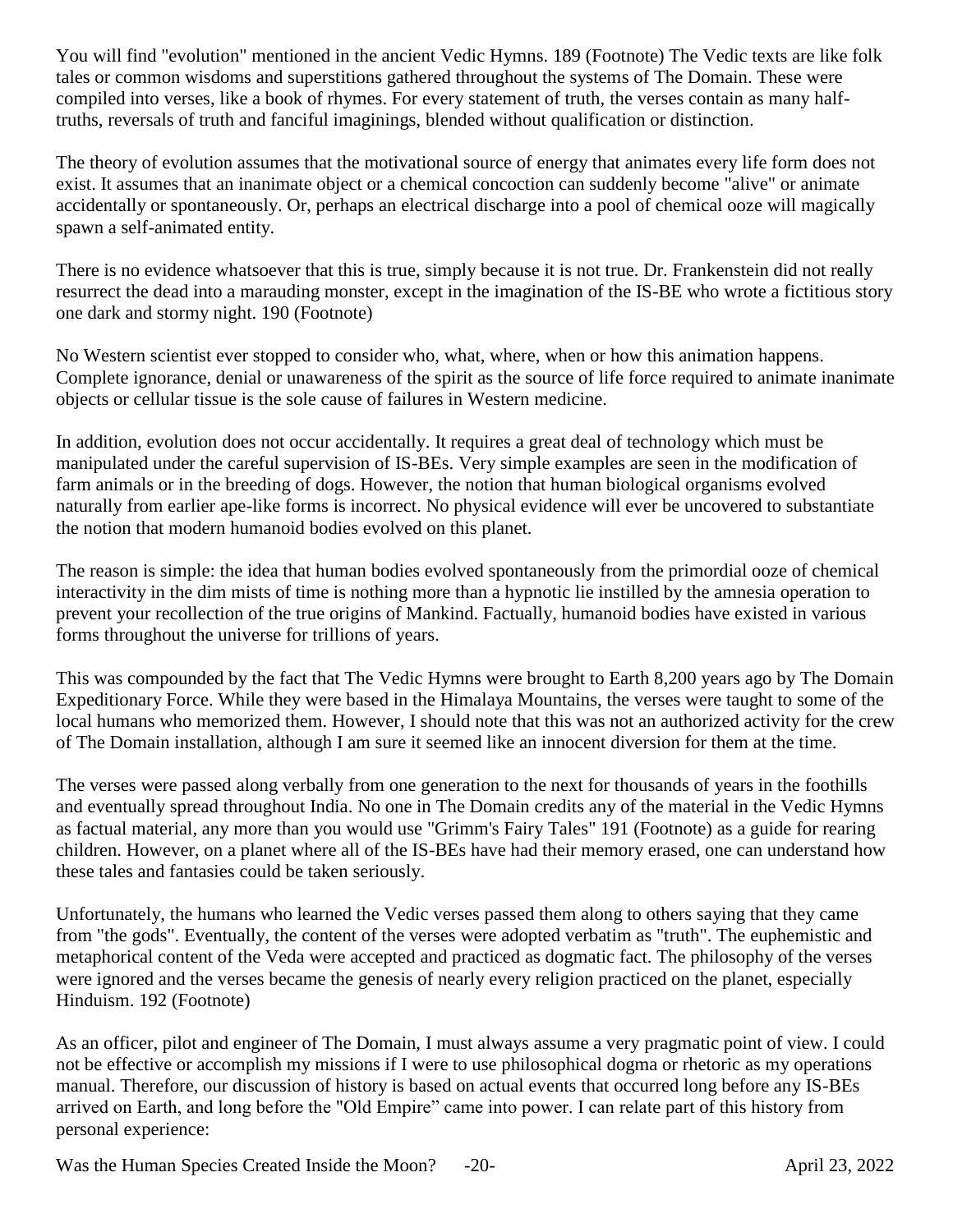Many billions of years ago I was a member of a very large biological laboratory in a galaxy far from this one. It was called the "Arcadia Regeneration Company". 193 (Footnote) I was a biological engineer working with a large staff of technicians. It was our business to manufacture and supply new life forms to uninhabited planets. There were millions of star systems with millions of inhabitable planets in the region at that time.

There were many other biological laboratory companies at that time also. Each of them specialized in producing different kinds of life forms, depending on the "class" of the planet being populated. Over a long span of time these laboratories developed a vast catalogue of species throughout the galaxies. The majority of basic genetic material is common to all species of life. 194 (Footnote) Therefore, most of their work was concerned with manipulating alterations of the basic genetic pattern to produce variations of life forms that would be suitable inhabitants for various planetary classes.

The "Arcadia Regeneration Company" specialized in mammals for forested areas and birds for tropical regions. Our marketing staff negotiated contracts with various planetary governments and independent buyers from all over the universe. The technicians created animals that were compatible with the variations in climate, atmospheric and terrestrial density and chemical content. In addition we were paid to integrate our specimens with biological organisms engineered by other companies already living on a planet.

In order to do this our staff was in communication with other companies who created life forms. There were industry trade shows, publications and a variety of other information supplied through an association that coordinated related projects.

As you can imagine, our research required a great deal of interstellar travel to conduct planetary surveys. This is when I learned my skills as a pilot. The data gathered was accumulated in huge computer databases and evaluated by biological engineers. 195 (Footnote)

A computer is an electronic device that serves as an artificial "brain" or complex calculating machine. It is capable of storing information, making computations, solving problems and performing mechanical functions. In most of the galactic systems of the universe, very large computers are commonly used to run the routine administration, mechanical services and maintenance activities of an entire planet or planetary system.

Based on the survey data gathered, designs and artistic renderings were made for new creatures. Some designs were sold to the highest bidder. Other life forms were created to meet the customized requests of our clients.

The design and technical specifications were passed along an assembly line through a series of cellular, chemical, and mechanical engineers to solve the various problems. It was their job to integrate all of the component factors into a workable, functional and aesthetic finished product.

Prototypes of these creatures were then produced and tested in artificially created environments. Imperfections were worked out, modifications made and eventually the new life form was "endowed" or "animated" with a life force or spiritual energy before being introduced into the actual planetary environment for final testing.

After a new life form was introduced, we monitored the interaction of these biological organisms with the planetary environment and with other indigenous lifeforms. Conflicts resulting from the interaction between incompatible organisms were resolved through negotiation between ourselves and other companies. The negotiations usually resulted in compromises requiring further modification to our creatures or to theirs or both. This is part of a science or art you call "Eugenics". 196 (Footnote)

In some cases changes were made in the planetary environment, but not often, as planet building is much more complex than making changes to an individual life form. Coincidentally, a friend and engineer with whom I used to work with at the Arcadia Regeneration Company – a long time after I left the company – told me that

Was the Human Species Created Inside the Moon? -21- April 23, 2022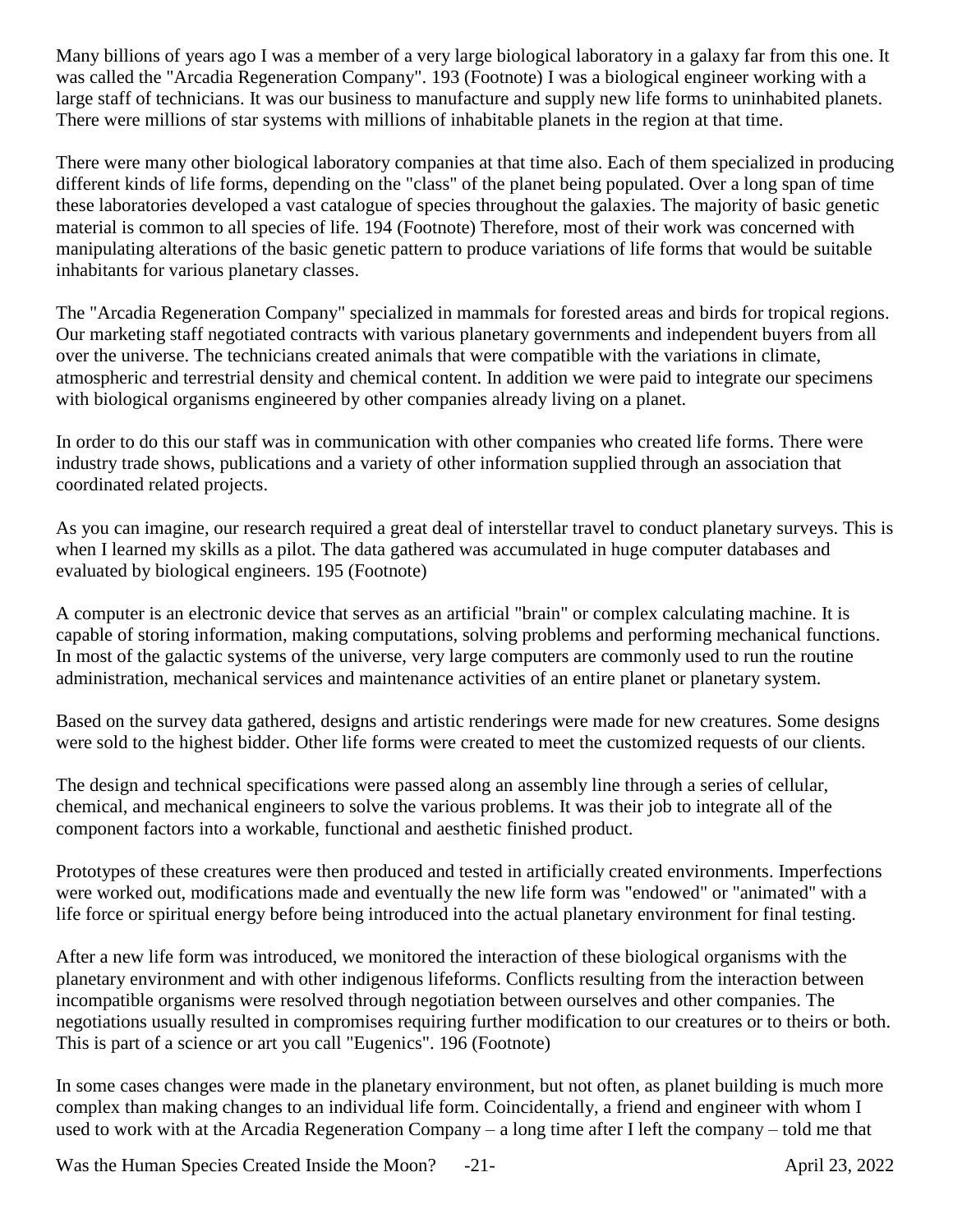one of the projects they contracted to do, in more recent times, was to deliver life forms to Earth to replenish them after a war in this region of the galaxy devastated most of the life on the planets in this region of space.

This would have been about seventy million years ago. The skill required to modify the planet into an ecologically interactive environment that will support billions of diverse species was an immense undertaking. Specialized consultants from nearly every biotechnology company in the galaxy were brought in to help with the project.

What you see now on Earth is the huge variety of life forms left behind. Your scientists believe that the fallacious "theory of evolution" is an explanation for the existence of all the life forms here. The truth is that all life forms on this and any other planet in this universe were created by companies like ours.

How else can you explain the millions of completely divergent and unrelated species of life on the land and in the oceans of this planet? How else can you explain the source of spiritual animation which defines every living creature? To say it is the work of "god", is far too broad. Every IS-BE has many names and faces in many times and places. Every IS-BE is a god. When they inhabit a physical object they are the source of Life.

For example, there are millions of species 197 (Footnote) of insects. About 350,000 of these are species of beetles. 198 (Footnote) There may be as many as 100 million species of life forms on Earth at any given time. In addition, there are many times more extinct species of life on Earth than there are living life forms. Some of these will be rediscovered in the fossil or geological records of Earth.

The current "theory of evolution" of life forms on Earth does not consider the phenomena of biological diversity. Evolution by natural selection is science fiction. One species does not accidentally, or randomly evolve to become another species, as the Earth textbooks indicate, without manipulation of genetic material by an IS-BE. 199 (Footnote)

A simple example of IS-BE intervention is the selective breeding of a species 200 (Footnote) on Earth. Within the past few hundred years several hundred dog breeds and hundreds of varieties of pigeons and dozens of Koi fish have been "evolved" in just a few years, beginning with only one original breed. Without active intervention by IS-BEs, biological organisms rarely change. The development of an animal like the 'duck-billed platypus' required a lot of very clever engineering to combine the body of a beaver with the bill of a duck and make a mammal that lays eggs. Undoubtedly, some wealthy client placed a "special order" for it as a gift or curious amusement. I am sure the laboratory of some biotechnical company worked on it for years to make it a self-replicating life form!

The notion that the creation of any life form could have resulted from a coincidental chemical interaction moldering up from some primordial ooze is beyond absurdity! Factually, some organisms on Earth, such as Proteobacteria, 201 (Footnote) are modifications of a Phylum 202 (Footnote) designed primarily for "Star Type 3, Class C" planets. In other words, The Domain designation for a planet with an anaerobic atmosphere nearest a large, intensely hot blue star, 203 (Footnote) such as those in the constellation of Orion's Belt in this galaxy.

Creating life forms is very complex, highly technical work for IS-BEs who specialize in this field. Genetic anomalies are very baffling to Earth biologists who have had their memory erased. Unfortunately, the false memory implantations of the "Old Empire" prevent Earth scientists from observing obvious anomalies. The greatest technical challenge of biological organisms was the invention of self-regeneration, or sexual reproduction. It was invented as the solution to the problem of having to continually manufacture replacement creatures for those that had been destroyed and eaten by other creatures. Planetary governments did not want to keep buying replacement animals.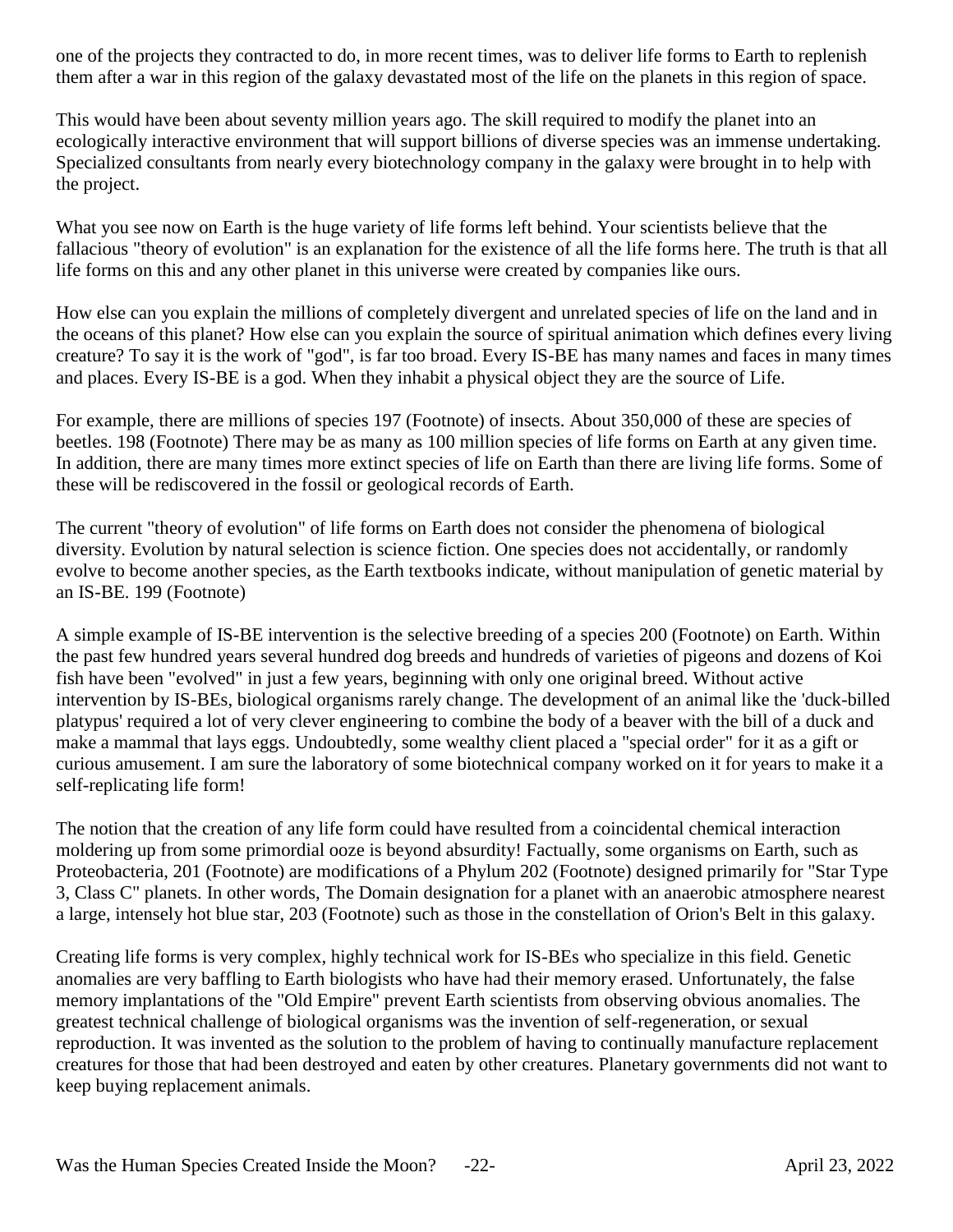The idea was contrived trillions of years ago as a result of a conference held to resolve arguments between the disputing vested interests within the biotechnology industry. The infamous "Council of Yuhmi-Krum" was responsible for coordinating creature production. 204 (Footnote)

A compromise was reached, after certain members of the Council were strategically bribed or murdered, to author an agreement which resulted in the biological phenomenon which we now call the "food chain".

The idea that a creature would need to consume the body of another life form as an energy source was offered as a solution by one of the biggest companies in the biological engineering business. They specialized in creating insects and flowering plants.

The connection between the two is obvious. Nearly every flowering plant requires a symbiotic relationship with an insect in order to propagate. The reason is obvious: both the bugs and the flowers were created by the same company. Unfortunately, this same company also had a division which created parasites and bacteria.

The name of the company roughly translated into English would be "Bugs & Blossoms". They wanted to justify the fact that the only valid purpose of the parasitic creatures they manufactured was to aid the decomposition of organic material. There was a very limited market for such creatures at that time.

In order to expand their business they hired a big public relations firm and a powerful group of political lobbyists to glorify the idea that life forms should feed from other life forms. They invented a "scientific theory" to use as a promotion gimmick. The theory was that all creatures needed to have "food" as a source of energy. Before that, none of the life forms being manufactured required any external energy. Animals did not eat other animals for food, but consumed sunlight, minerals or vegetable matter only.

Of course, "Bugs & Blossoms" went into the business of designing and manufacturing carnivores. Before long, so many animals were being eaten as food that the problem of replenishing them became very difficult. As a 'solution', "Bugs & Blossoms" proposed, with the help of some strategically placed bribes in high places, that other companies begin using 'sexual reproduction' as the basis for replenishing life-forms. "Bugs & Blossoms" was the first company to develop blueprints for sexual reproduction, of course.

As expected, the patent licenses for the biological engineering process 205 (Footnote) required to implant stimulus-response mating, cellular division and pre-programmed growth patterns for self-regenerating animals were owned by "Bugs & Blossoms" too.

Through the next few million years laws were passed that required that these programs be purchased by the other biological technology companies. These were required to be imprinted into the cellular design of all existing life-forms. It became a very expensive undertaking for other biotechnology companies to make such an awkward, and impractical idea work.

This led to the corruption and downfall of the entire industry. Ultimately, the 'food and sex' idea completely ruined the bio-technology industry, including "Bugs & Blossoms". The entire industry faded away as the market for manufactured life forms disappeared. Consequently, when a species became extinct, there is no way to replace them because the technology of creating new life forms has been lost. Obviously, none of this technology was ever known on Earth, and probably never will be.

There are still computer files on some planets far from here which record the procedures for biological engineering. Possibly the laboratories and computers still exist somewhere. However, there is no one around doing anything with them. Therefore, you can understand why it is so important for The Domain to protect the dwindling number of creatures left on Earth.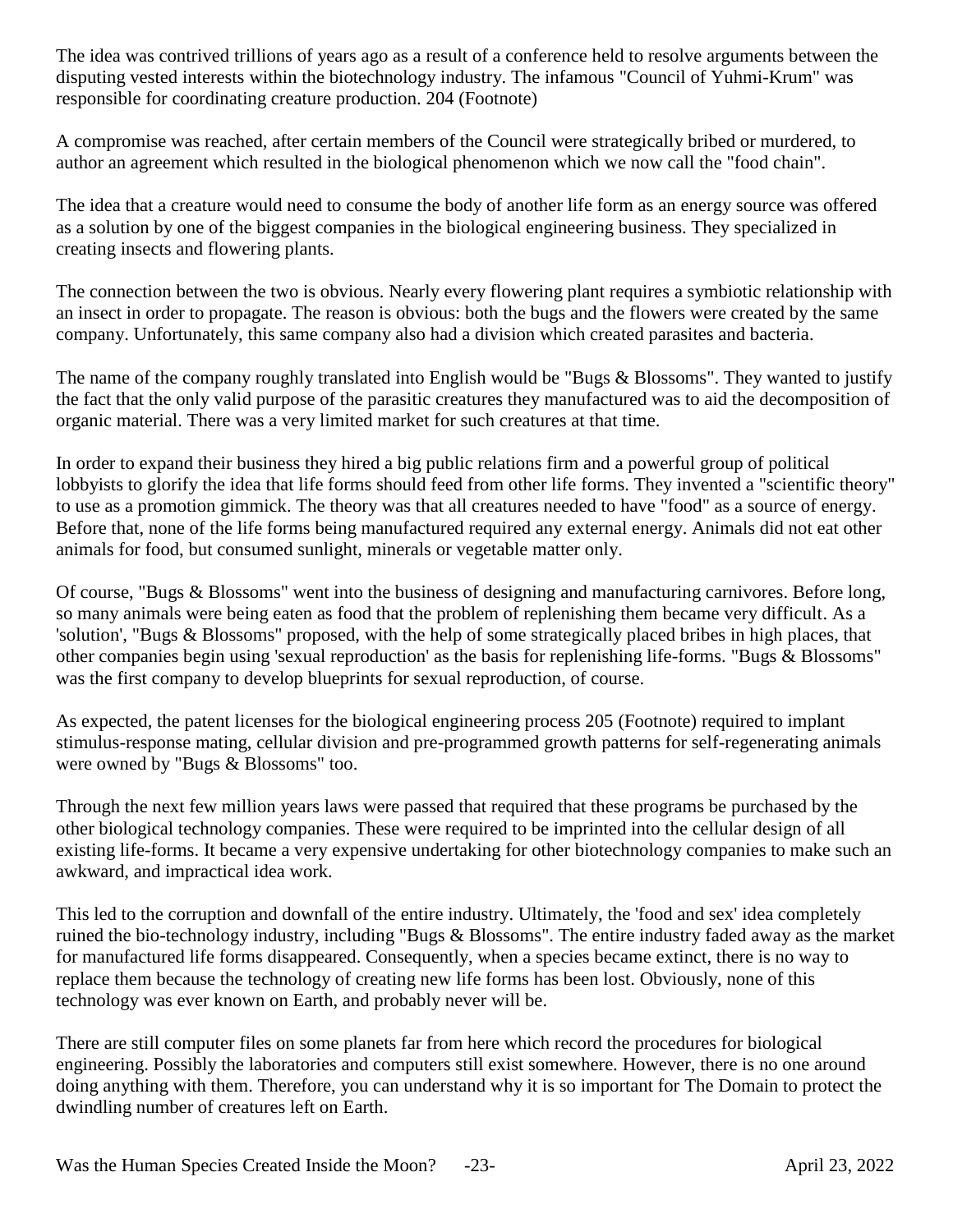The core concept behind 'sexual reproduction' technology was the invention of a chemical/electronic interaction called "cyclical stimulus-response generators". 206 (Footnote) This is a programmed genetic mechanism which causes a seemingly spontaneous, recurring impulse to reproduce. The same technique was later adapted and applied to biological flesh bodies, including Homo Sapiens.

Another important mechanism used in the reproductive process, especially with Homo Sapiens type bodies, is the implantation of a "chemical-electrical trigger" mechanism 207 (Footnote) in the body. The "trigger" which attracts IS-BEs to inhabit a human body, or any kind of "flesh body", is the use of an artificially imprinted electronic wave which uses "aesthetic pain" to attract the IS-BE.

Every trap in the universe, including those used to capture IS-BEs who remain free, is "baited" with an aesthetic electronic wave. The sensations caused by the aesthetic wavelength are more attractive to an IS-BE than any other sensation. When the electronic waves of pain and beauty are combined together, this causes the IS-BE to get "stuck" in the body.

The "reproductive trigger" used for lesser life forms, such as cattle and other mammals, is triggered by chemicals emitted from the scent glands, combined with reproductive chemical-electrical impulses stimulated by testosterone, or estrogen. 208 (Footnote)

These are also interactive with nutrition levels which cause the life form to reproduce more when deprived of food sources. Starvation promoted reproductive activity as a means of perpetuating survival through future regenerations, when the current organism fails to survive. These fundamental principles have been applied throughout all species of life.

The debilitating impact and addiction to the "sexual aesthetic-pain" electronic wave 209 (Footnote) is the reason that the ruling class of The Domain do not inhabit flesh bodies. This is also why officers of The Domain Forces only use doll bodies. This wave has proven to be the most effective trapping device ever created in the history of the universe, as far as I know.

The civilizations of The Domain and the "Old Empire" both depend on this device to "recruit" and maintain a work force of IS-BEs who inhabit flesh bodies on planets and installations. These IS-BEs are the "working class" beings who do all of the slavish, manual, undesirable work on planets.

As I mentioned, there is a very highly regimented and fixed hierarchy or "class system" for all IS-BEs throughout the "Old Empire", and The Domain, as follows:

The highest class are "free" IS-BEs. That is, they are not restricted to the use of any type of body and may come and go at will, provided that they do not destroy or interfere with the social, economic or political structure.

Below this class are many strata of "limited" IS-BEs who may or may not use a body from time to time. Limitations are imposed on each IS-BE regarding range of power, ability and mobility they can exercise.

Below these are the "doll body" classes, to which I belong. Nearly all space officers and crew members of space craft are required to travel through intergalactic space. Therefore, they are each equipped with a body manufactured from light weight, durable materials. Various body types have been designed to facilitate specialized functions. Some bodies have accessories, such as interchangeable tools or apparatus for activities such as maintenance, mining, chemical management, navigation, and so forth. There are many gradations of this body type which also serve as an "insignia" of rank.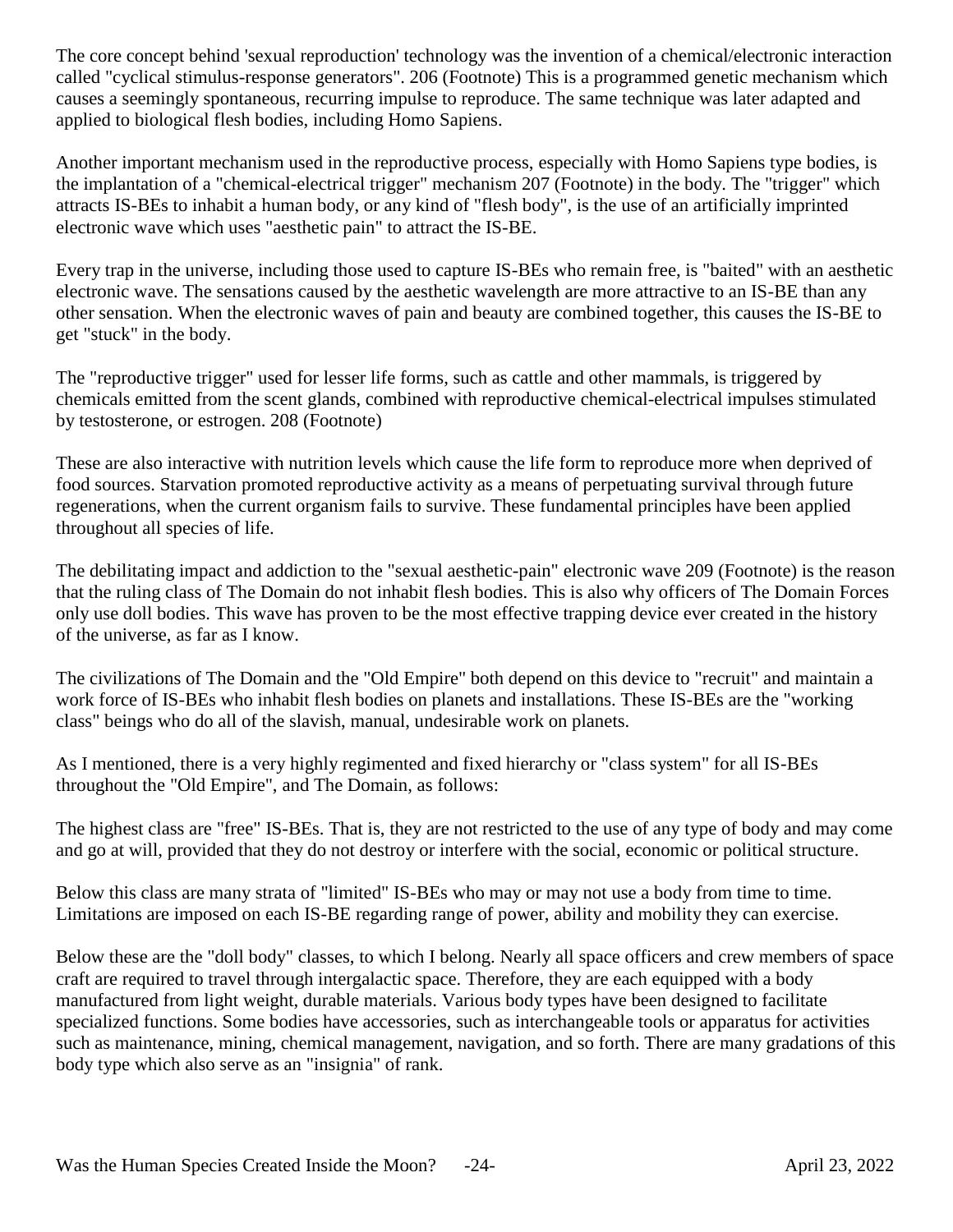Below these are the soldier class. The soldiers are equipped with a myriad of weapons, and specialized armaments designed to detect, combat and overwhelm any imaginable foe. Some soldiers are issued mechanical bodies. Most soldiers are merely remote controlled robots with no class designation.

The lower classes are limited to "flesh bodies". Of course, it is not possible for these to travel through space for obvious reasons. Fundamentally, flesh bodies are far too fragile to endure the stresses of gravity, temperature extremes, radiation exposure, atmospheric chemicals and the vacuum of space. There are also the obvious logistical inconveniences of food, defecation, sleep, atmospheric elements, and air pressure required by flesh bodies, that doll bodies do not require.

Most flesh bodies will suffocate in only a few minutes without a specific combination of atmospheric chemicals.

After 2 or 3 days the bacteria which live internally and externally on the body cause severe odors to be emitted. Odors of any kind are not acceptable in a space vessel.

Flesh can tolerate only a very limited spectrum of temperatures, whereas in space the contrast of temperatures may vary hundreds of degrees within seconds. Of course flesh bodies are utterly useless for military duty. A single shot from a hand-held, electronic blast gun instantly turns a flesh body into a noxious vapor cloud.

IS-BEs who inhabit flesh bodies have lost much of their native ability and power. Although it is theoretically possible to regain or rehabilitate these abilities, no practical means has been discovered or authorized by The Domain.

Even though space craft of The Domain travel trillions of "light years" in a single day, 210 (Footnote) the time required to traverse the space between galaxies is significant, not to mention the length of time to complete just one set of mission orders, which may require thousands of years. Biological flesh bodies live for only a very short time – only 60 to 150 years, at most – whereas doll bodies can be re-used and repaired almost indefinitely. The first development of biological bodies began in this universe about seventy-four trillion years ago. It rapidly became a fad for IS-BEs to create and inhabit various types of bodies for an assortment of nefarious reasons: especially for amusement, this is to experience various physical sensations vicariously through the body.

Since that time there has been a continuing "de-evolution" in the relationship of IS-BEs to bodies. As IS-BEs continued to play around with these bodies, certain tricks were introduced to cause IS-BEs to get trapped inside a body so they were unable to leave again.

This was done primarily by making bodies that appeared sturdy, but were actually very fragile. An IS-BE, using their natural power to create energy, accidentally injured a body when contacting it. The IS-BE was remorseful about having injured this fragile body. The next time they encountered a body they began to be "careful" with them. In so doing, the IS-BE would withdraw or minimize their own power so as not to injure the body. A very long and treacherous history of this kind of trickery, combined with similar misadventures eventually resulted in a large number of IS-BEs becoming permanently trapped in bodies.

Of course this became a profitable enterprise for some IS-BEs who took advantage of this situation to make slaves of others. The resulting enslavement progressed over trillions of years, and continues today. Ultimately the dwindling ability of IS-BEs to maintain a personal state of operational freedom and ability to create energy resulted in the vast and carefully guarded hierarchy or class system. Using bodies as a symbol of each class is used throughout the "Old Empire", as well as The Domain.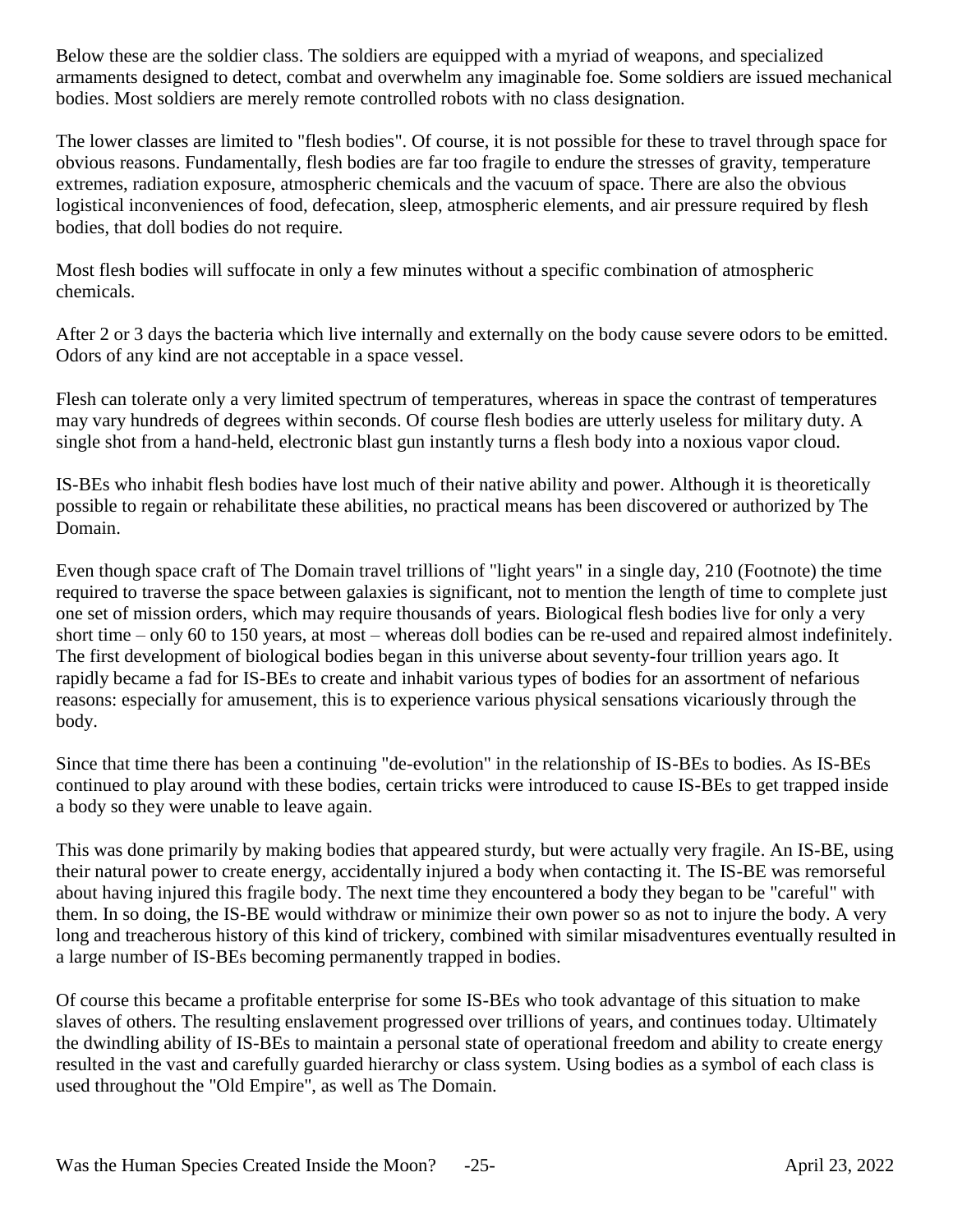The vast majority of IS-BEs throughout the galaxies of this universe inhabit some form of flesh body. The structure, appearance, operation and habitat of these bodies vary according to the gravity, atmosphere, and climatic conditions of the planet they inhabit. Body types are predetermined largely by the type and size of the star around which the planet revolves, the distance from the star, the geological, as well as the atmospheric components of the planet.

On the average, these stars and planets fall into gradients of classification which are fairly standard throughout the universe. For example, Earth is identified, roughly, as a "Sun Type 12, Class 7 planet". That is a heavy gravity, nitrogen/oxygen atmosphere planet, 211 (Footnote) with biological life-forms, in proximity to a single, yellow, medium-size, low-radiation sun or "Type 12 star". The proper designations are difficult to translate accurately due to the extreme limitations of astronomical nomenclature in the English language.

There are as many varieties of life forms as there are grains of sands on the beach. You can imagine how many different creatures and types of bodies have been manufactured by the millions of companies such as "Bugs & Blossoms" for all of the myriad planetary systems during the course of seventy-four trillion years!"

# (MATILDA O'DONNELL MACELROY PERSONAL NOTE)

"When Airl finished telling me this "story", there was a long, silent pause while I muddled through all this in my mind. Had Airl been reading science fiction books and fantasy stories during the night? Why would she tell me something so incredibly far-fetched? If there had not been a 40-inch tall alien, with gray "skin", and three fingers on each hand and foot sitting directly across from me, I would not have believed a single word of it! In retrospect, over the 60 years since Airl gave me this information, Earth doctors have begun to develop some of the biological engineering technology that Airl told me about right here on Earth. Heart bypasses, cloning, test tube babies, organ transplants, plastic surgery, genes, chromosomes, and so forth. One thing is very sure: I have never looked at a bug or flower the same way since then, not to mention my religious belief in Genesis."

Airl may have answered some mysteries that I, Gary Vesperman, have wondered about for a long time.

My book "Space Travel Innovations" is linked in padrak.com/vesperman and commutefaster.com/vesperman.html. Pages 134-137 have this about Reiki healing:

"Reiki. I almost cured someone terminally ill with cancer doing this a couple of years ago. I had a feeling I should go back and try again with another session, but didn't because I didn't know him (he was a friend of a friend), and a few days later he died from a pulmonary blood clot. But he did make an immediate and impressive short-term recovery.

All I do is rub my hands together for a few seconds, close my eyes, mentally say to myself "The mind has no providence for limitations", open my eyes, and then lay my hands on the patient's problem area. If I can feel heat flowing through my hands, I know it is working. When the heat stops, I either quit or move to another area on the patient's body. I have cured elbow pain, headaches, and even my brother's shortness of breath for a short while.

Since 1989 when I learned Reiki, I have struggled to understand the underlying mechanism. I have repeatedly seen it work, but it is obvious Reiki's effects are hardly explainable by conventional science. Recently I finally picked up a clue from a French acupuncturist's report in www.keelynet.com/keely/belizal.text. The ancient Egyptians were able to correlate different wave forms with different geometric shapes. There is an implication that objects can store and transfer between them, when touching, subtle forms of information. So possibly when an ill or injured person is touched by healthy people with positive minds, information is somehow transferred to be used for correcting damaged tissue.

Was the Human Species Created Inside the Moon? -26- April 23, 2022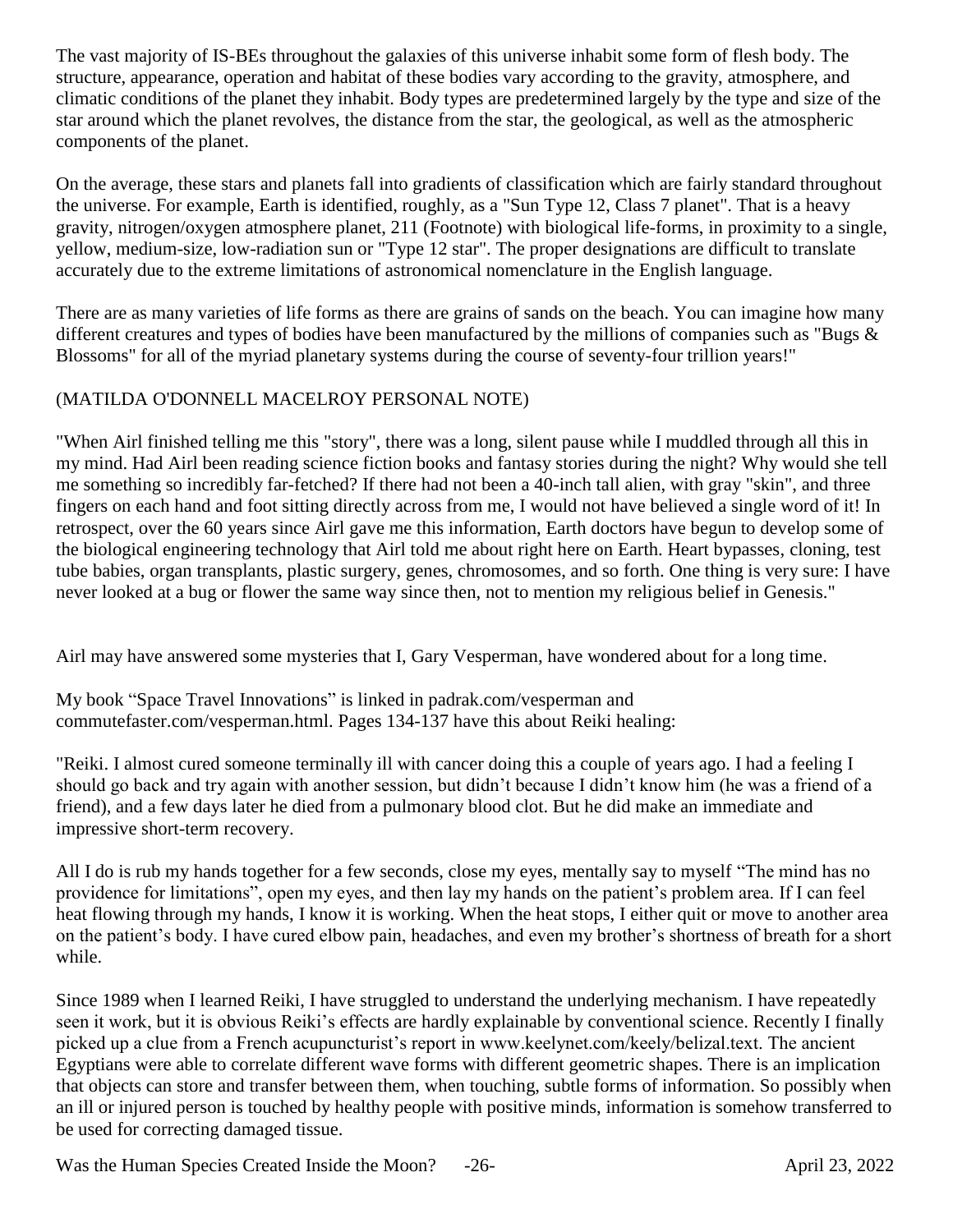Monarch butterflies are unique in that migratory information is passed from generation to generation. They are somehow able to fly north for the summer from their winter homes in Mexico and certain Central California coastal areas such as Monterey and Santa Cruz and then able to fly back to their winter homes, passing along precise migratory information from generation to generation. It has been suggested that these butterflies' migratory information is somehow embedded in their genetic code.

Another possibility is that their migratory information is accurately retained by their physical bodies in more subtle form, possibly in the halo that appears in Kirlian photography, as the Monarch butterflies reproduce again and again for thousands of generations with absolutely no loss of migratory information.

If true, an even more startling speculation arises: Many of the ancient peoples have acquired beliefs (colored by various religious symbols and rituals) that people don't just die and that's the end of them. Instead, the information and memories accumulated within each person as a result of genetic heritage and his or her living a life are retained in a very subtle form not normally perceivable by people still living. Their information/sensory packages are sometimes called 'spirits', 'ghosts', or 'souls'.

If the progression from Reiki healing and the association between waveforms and the shapes of objects to Monarch butterflies to a conscious being surviving the dying process is accepted, then perhaps we have physical evidence, however flimsy, of the existence of the soul."

# (End of excerpt)

At long last, thanks to Trevor Osborne's forwarding of the aforementioned article on the holographic Universe (all the way from Perth, Australia via the wonderful Internet), it is now clear to me that every phenomenon I had touched on, including Reiki healing, the migration of the Monarch butterflies, and INCLUDING THE SURVIVAL OF OUR MINDS AFTER DEATH AS MANIFESTED BY NUMEROUS REPORTS OF NEAR DEATH EXPERIENCES, seems to be explainable by the theory of the holographic Universe and the holographic mind.

I happen to be an almost consistently successful Reiki healer. I have healed headaches, people's colds, the aforementioned cancer case was a spectacular example, etc. I don't go out of my way to heal people and never charge for my 'services'. A few years ago, I was sitting in a bar in Salt Lake City with a friend who appeared to be uncomfortable. An inquiry revealed that he had back surgery some years ago. After a half-hour of my Reiki healing with my hands on his back, he was amazed to find himself feeling much less pain.

Some years ago I met a lady friend of a friend who had walked into a bar on crutches. I can't remember what was the matter with her knee. After an hour of holding her bad knee between my hands doing my Reiki mumbojumbo while we sat on bar stools and socialized, she walked out carrying her crutches! Even I was impressed.

February 2003 I met a man who had suffered chronic back pain for 20 years. After about 15 minutes or so of laying my hands on his lower back, he was delighted that his back pain was gone.

During a Mormon church conference September 21, 2003 I happened to sit next to a man, Robert ?, who had possibly fractured a finger playing football. For about an hour I held his injured finger between my hands (after of course mentally saying to myself "The mind has no providence for limitations."). He thanked me at the end of the conference for making his finger feel so much better. Interestingly, my hands felt quite hot at the beginning indicating a powerful flow of healing energy from my body to his finger. After about ten minutes, my hands noticeably didn't feel so hot.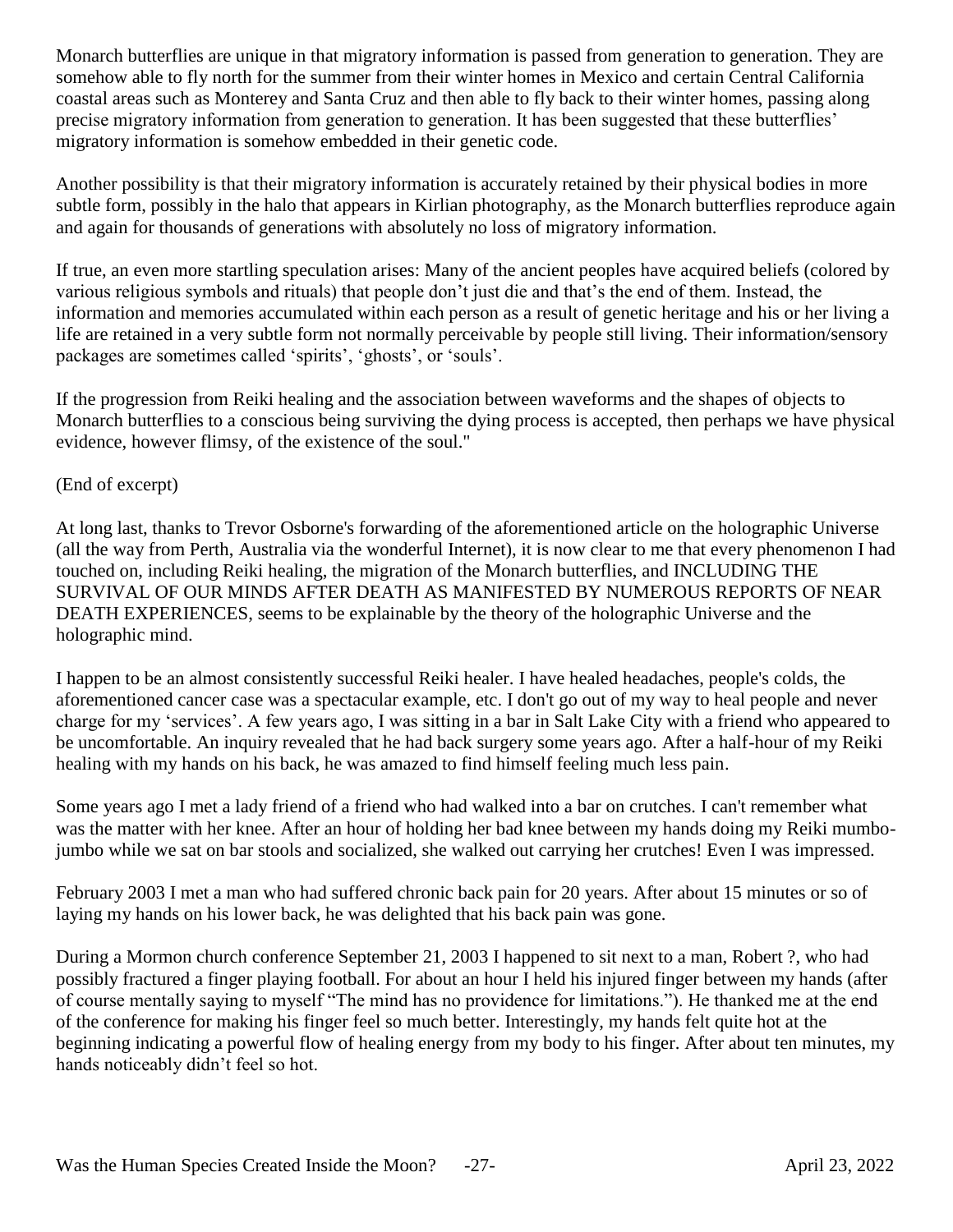The holographic mind theory's projection of reality on other objects and people perhaps helps me to understand more clearly what is happening when I seem to heal people with the absurdly simple Reiki technique. I remember from reading a book on Reiki more than ten years ago that Jesus Christ also used some form of Reiki healing with exceptional success.

The holographic Universe theory seems to explain the extraordinarily high velocity of torsion field communications of many times faster than one billion times the speed of light. Instead of a generator transmitting a torsion field signal to a receiver as in the case of radio and television which operate with electromagnetic fields moving at the speed of light, the correct analogy is that of two televised images at different angles of the same fish in an aquarium.

Winter 2003 I edited David Yurth's manuscript "Seeing Past The Edge" which examines in detail many of the consequences of the holographic Universe theory. He also happens to be one of the developers of torsion field communications. Its 474 endnotes indicate his many years of extensive research.

The title of Chapter 9 is "The Torsion Field: Information Link to Infinity" (reproduced below). This chapter's findings seem to explain exactly how the Holy Ghost's influence is felt everywhere. The Universe and all its phenomena arise from a universal causal field which is referred to as consciousness. There can't be any question that consciousness is inseparable from the most fundamental aspects of the world we live in.

Plants have become regularly used as truth detectors in the Japanese criminal court system. Relations between nonliving liquid crystals and human consciousness have been documented. The attributes of consciousness become intrinsic to and inseparable from any model we can construct to describe how the world operates. Numerous carefully documented, often publicly repeated experimental results, demonstrate that nothing in this physical world operates without being effected at a fundamental level by consciousness.

Information contained in any single location in the Universe can be instantaneously obtained via the torsion field at any other remote location, regardless of the extent to which events are separated by time, space or distance. The Universe is an open, complex, quantum system, operating at all scales according to the dynamic forces that we have observed in both the microcosm and macrocosm. All phenomena in the Universe are viewed as manifestations of information.

One of my projects is tracking down the origin of the human species. I reject the theory of evolution because it has too many obvious flaws. All one has to do is look at a fellow human and notice a preponderance of intelligent design such as the hairless forehead and even exquisitely precise engineering characterized by eyes and ears. When I was a kid living in Wisconsin's north woods, I particularly noticed that the red mark on redwinged black birds couldn't possibly be the result of random evolution undirected by higher intelligence.

The cheetah is the only large animal found to be genetically identical based on DNA testing of 50 specimens. The cheetah may well be a relatively recently introduced new species. The speedy cheetah combines the features of cats and dogs – the only such animal on earth.

Genetic, linguistic, and geological evidence all independently indicate that a few humans were created as spectacularly engineered holographic manifestations of the underlying reality by superior intelligence and placed on Planet Earth 200,000 years ago.

The reference I have for the finding by geneticists that humans started 200,000 years ago is in http://www.nexusmagazine.com/articles/darwinism.2.html.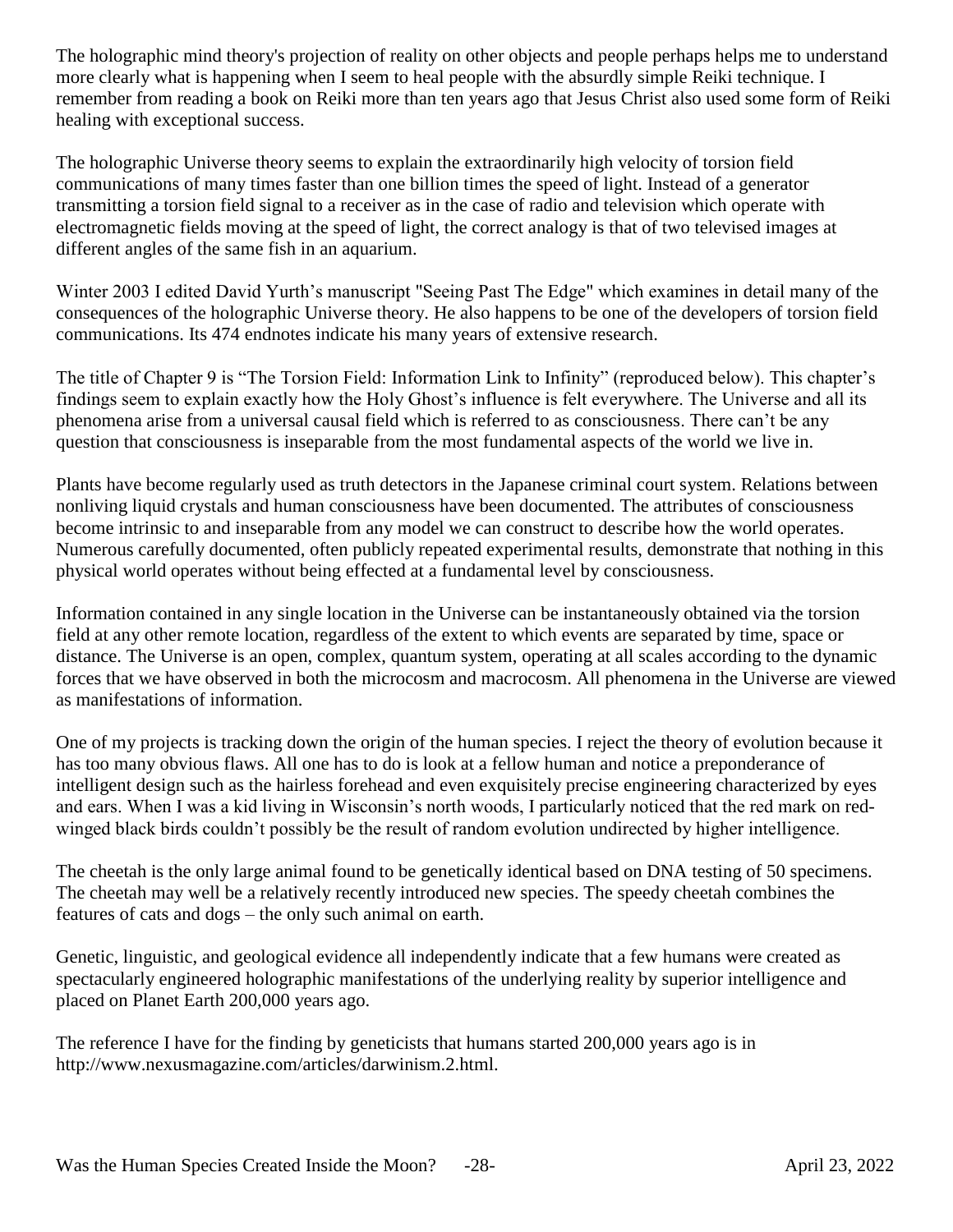The reference I have for the independent conclusion by linguists that humans also began 200,000 years ago is in the Hammond Atlas of the World, by Hammond Incorporated 1995, ISBN 0-8437-1175-2, the chapter on Languages and Religions, page 22. The pertinent statement is "Some linguists theorize that all people – and all languages – are descended from a tiny population that lived in Africa some 200,000 years ago."

The reference I have for the independent similar conclusion by geologists is in Doug MacGougall's book "Frozen Earth; The Once and Future Story of Ice Ages" published 2004 by University of California Press, ISBN 0-520-23922-9, the chapter on Ice Ages, Climate, and Evolution, page 193. The pertinent statement is "Several species of Homo that we know about appeared and disappeared over the past 2.5 million years before Homo Sapiens finally arrived on the scene, probably between 100,000 and 200,000 years ago."

Next time you shop in a supermarket produce department, take a few minutes to appreciate the creativity that went into the genetic engineering of each of the types of fruits and vegetables. When I did that a couple of years ago, I was dazzled and overwhelmed by the variety and originality of their beautiful designs of texture, taste, color, etc. I profoundly admire the artistic and precise genetic engineering required to make delicious and nutritious figs, watermelons, oranges, apples, bananas, potatoes, celery, cauliflower, string beans, squash, corn, peas, dates, beans, artichokes, lettuce, tomatoes, okra, walnuts, peas, anise, parsnips, basil, garlic, onions, cucumbers, bell peppers, beets, carrots, turnips, pears, strawberries, blueberries, apricots, leeks, spinach, raspberries, jicama, blackberries, cantalopes, wheat, bullberries, etc. Structural engineers particularly admire the cleverly designed strength and rigidity of the otherwise flimsily thin-shelled walnut. My supermarket produce department shopping experience since then has never been quite the same.

### (End of excerpt)

Airl, while she doesn't specifically mention Reiki healing, does seem to shed some light on how Reiki healing energy is transferred from the healer to the patient. Apparently the 'IS-Be' residing in a healer during the Reiki healing process briefly connects with the 'IS-BE' residing in the patient to transfer healing energy from the healer to the patient.

I mentioned that the cheetah species may have been introduced much more recently than most species. It may be that galactic bioengineering companies are still observing Earth's distribution of species and occasionally introducing new species.

Devout practitioners of the Christian religions often begin meals by giving thanks to God. (BTW, Airl elsewhere during the interviews offered some interesting observations about gods and religions.) Airl's explanation of how galactic bioengineering companies went to a lot of trouble separately creating each one of Earth's millions of species implies that maybe these companies should instead separately be thanked for each vegetable, fruit, grain, meat, fish, spice, etc consumed during meals.

Airl in the above definition of "IS-BE" spoke of her "…conviction that all sentient beings are immortal spiritual beings. This includes human beings. For the sake of accuracy and simplicity I will use a made-up word: "IS-BE". Because the primary nature of an immortal being is that they live in a timeless state of "is", and the only reason for their existence is that they decide to "be"."

The following German article seems to offer more evidence that a possibly immortal spiritual being resides in each of us humans. The article had been attached to an email received by Gary Vesperman in 2013.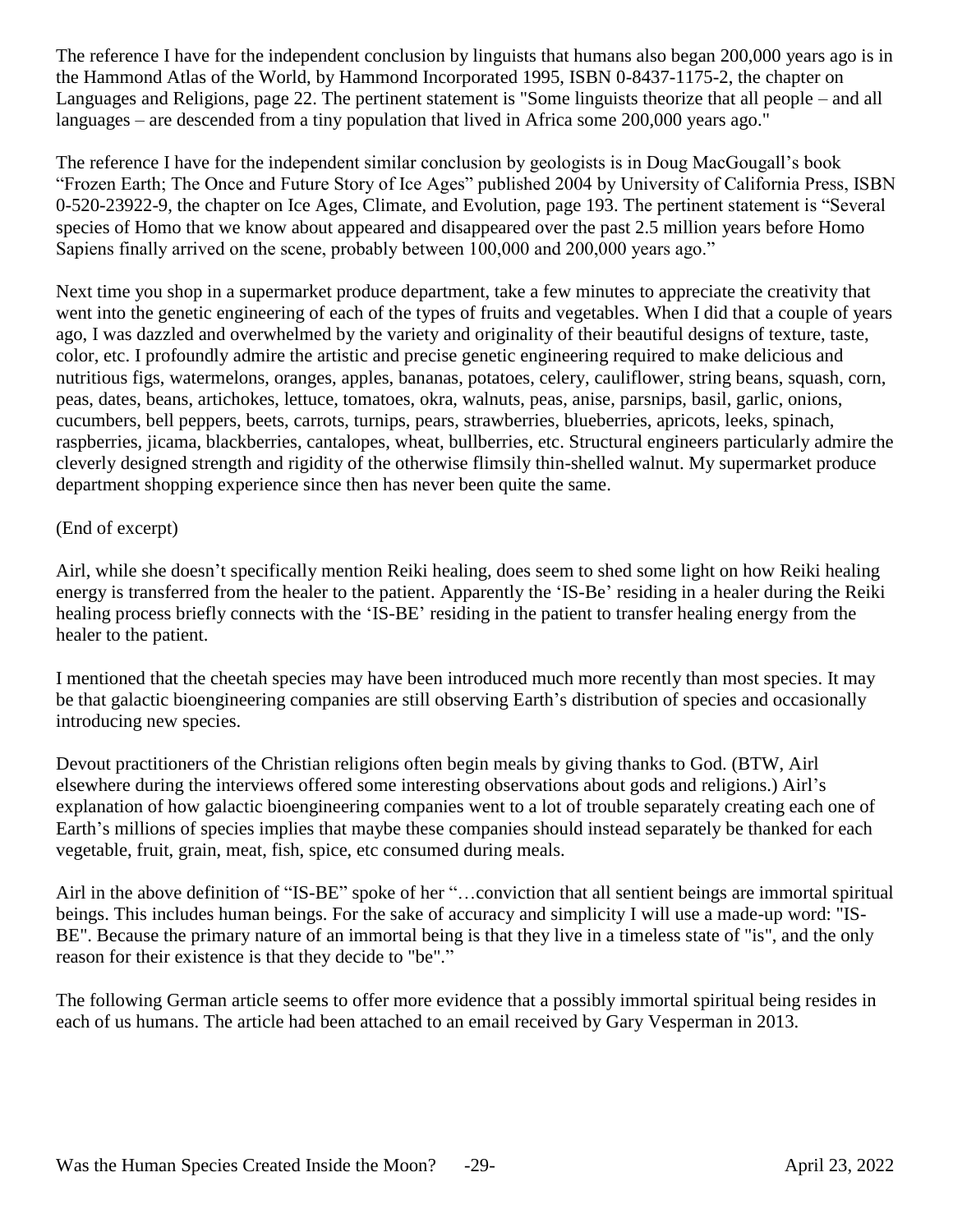Russian DNA Discoveries Explain Human 'Paranormal' Events

[All information is from the book "Vernetzte Intelligenz" von Grazyna Fosar und Franz Bludorf, ISBN 3930243237. The book is unfortunately only available in German so far. You can reach the authors here: Kontext - Forum for Border Science http://www.fosar-bludorf.com]

Edited and Translated from German Text

Esoteric and spiritual teachers have known for ages that our body is programmable by language, words and thought. This has now been scientifically proven and explained.

The human DNA is a biological Internet and superior in many aspects to the artificial one. The latest Russian scientific research directly or indirectly explains phenomena such as clairvoyance, intuition, spontaneous and remote acts of healing, self-healing, affirmation techniques, unusual light/auras around people (namely spiritual masters), mind's influence on weather patterns and much more.

In addition, there is evidence for a whole new type of medicine in which DNA can be influenced and reprogrammed by words and frequencies WITHOUT cutting out and replacing single genes. Only 10% of our DNA is being used for building proteins. It is this subset of DNA that is of interest to western researchers and is being examined and categorized. The other 90% are considered "junk DNA."

The Russian researchers, however, convinced that nature was not dumb, joined linguists and geneticists in a venture to explore that 90% of "junk DNA." Their results, findings and conclusions are simply revolutionary!

According to their findings, our DNA is not only responsible for the construction of our body, but also serves as data storage and communication. The Russian linguists found that the genetic code – especially in the apparent 'useless' 90% – follows the same rules as all our human languages.

To this end they compared the rules of syntax (the way in which words are put together to form phrases and sentences), semantics (the study of meaning in language forms) and the basic rules of grammar. They found that the alkalines of our DNA follow a regular grammar (language) and do have set rules just like our languages. Therefore, human languages did not appear coincidentally but are a reflection of our inherent DNA. The Russian biophysicist and molecular biologist Pjotr Garjajev and his colleagues also explored the vibrational behavior of DNA. In brief the bottom line was: "Living chromosomes function just like a holographic computer using endogenous DNA laser radiation." This means that they managed, for example, to modulate certain frequency patterns (sound) onto a laser-like ray, which influenced DNA frequency and thus the genetic information itself.

Since the basic structure of DNA-alkaline pairs and of language (as explained earlier) is of the same structure, no DNA decoding is necessary. One can simply use words and sentences of the human language! This, too, was experimentally proven!

Living DNA substance (in living tissue, not in vitro) will always react to language-modulated laser rays and even to radio waves, if the proper frequencies (sound) are being used. This finally and scientifically explains why affirmations, hypnosis and the like can have such strong effects on humans and their bodies. It is entirely normal and natural for our DNA to react to language.

While western researchers cut single genes from DNA strands and insert them elsewhere, the Russians enthusiastically created devices that influence cellular metabolism through modulated radio and light frequencies, thus repairing genetic defects. They even captured information patterns of a particular DNA and transmitted it onto another, thus reprogramming cells to another genome. So they successfully transformed, for

Was the Human Species Created Inside the Moon? -30- April 23, 2022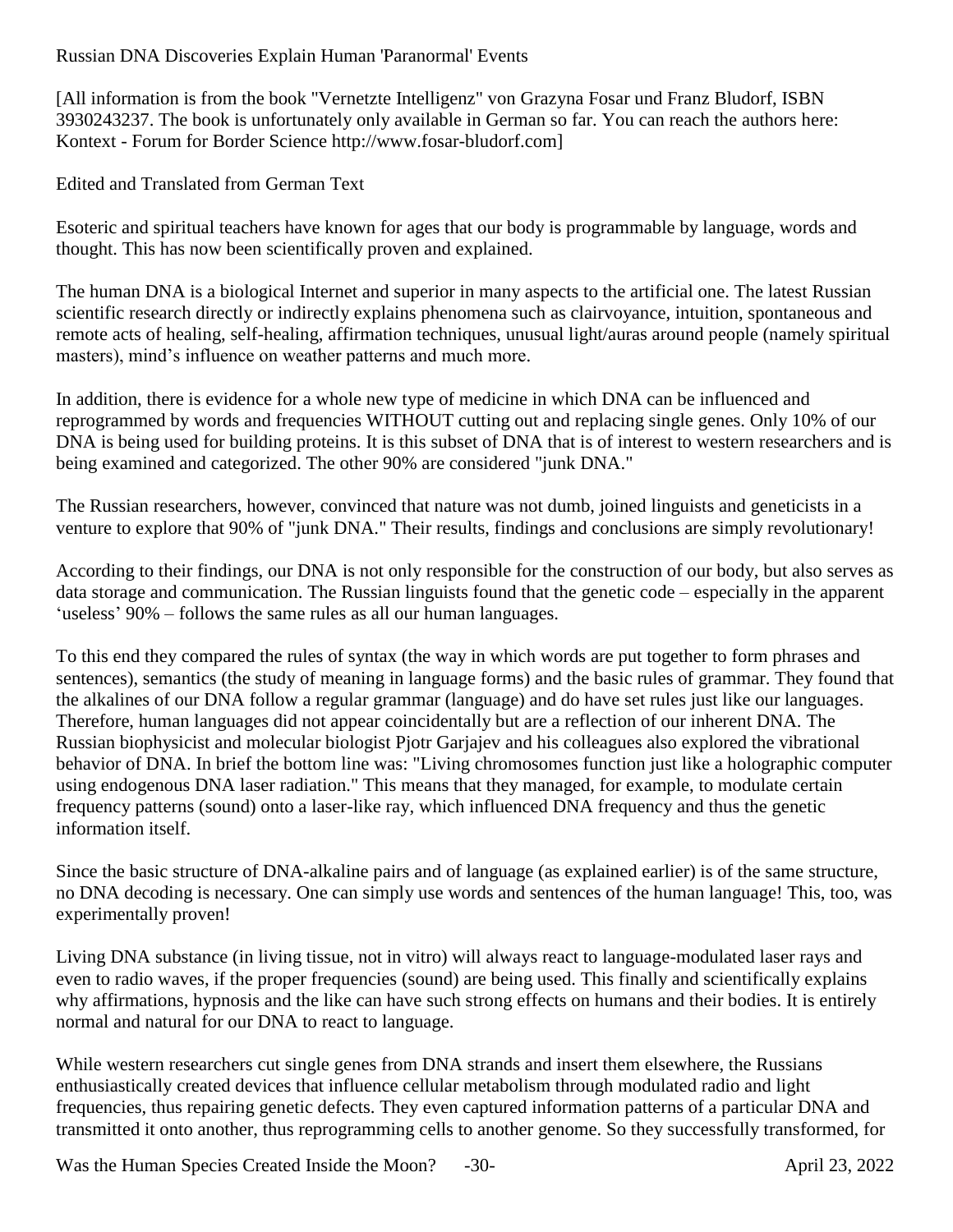example, frog embryos to salamander embryos simply by transmitting the DNA information patterns! This way the entire information was transmitted without any of the side effects or disharmonies encountered when cutting out and re-introducing single genes from the DNA.

This represents an unbelievable, world-transforming revolution and sensation: By simply applying vibration (sound frequencies) and language instead of the archaic cutting-out procedure!

This experiment points to the immense power of wave genetics, which obviously has a greater influence on the formation of organisms than the biochemical processes of alkaline sequences.

Esoteric and spiritual teachers have known for ages that our body is programmable by language, words and thought. This has now been scientifically proven and explained.

Of course the frequency has to be correct. And this is why not everybody is equally successful or can do it with always the same strength. The individual person must work on the inner processes and development in order to establish a conscious communication with the DNA.

The Russian researchers work on a method that is not dependent on these factors but will ALWAYS work, provided one uses the correct frequency. But the higher developed an individual's consciousness is, the less need is there for any type of device: one can achieve these results by oneself. Science will finally stop laughing at such ideas and will confirm and explain the results. And it doesn't end there.

The Russian scientists also found out that our DNA can cause disturbing patterns in a vacuum, thus producing magnetized, inter-dimensional wormholes! Wormholes are by definition the microscopic equivalents of the socalled Einstein-Rosen bridges in the vicinity of black holes (left by burned-out stars).

These 'wormholes' are tunnel connections between entirely different areas in the universe through which information can be transmitted outside of space and time. The DNA attracts these bits of information and passes them on to our consciousness. This process of hyper-communication (aka telepathy) is most effective in a heightened state of relaxation, produced by meditation and/or sessions of intense prayer. The scientists were stunned to find that portions of in vitro samples of human DNA, housed nearly a mile away from the individual entering a deeply meditation state, actually disappeared into a 'wormhole' only to re-appear minutes after meditation and prayer ended.

Stress, worry or a hyperactive intellect prevent successful hyper-communication or the information will be totally distorted and useless. In nature, hyper-communication has been successfully applied for millions of years. The organized flow of life in insects proves this dramatically. Modern man knows it only on a much more subtle level as 'intuition'. But we, too, can regain full use of it.

As an example from nature, when a queen ant is separated from her colony, the remaining worker ants will continue building fervently according to plan. However, if the queen is killed, all work in the colony stops. No ant will know what to do. Apparently, the queen transmits the 'building plans' even if far away – via the group consciousness with her subjects. She can be as far away as she wants, as long as she is alive.

In humans, hyper-communication is most often encountered when one suddenly gains access to information that is outside one's knowledge base. Such hyper-communication is then experienced as inspiration or intuition (also in trance channeling). The Italian composer Giuseppe Tartini, for instance, dreamt one night that a devil sat at his bedside playing the violin. The next morning Tartini was able to note down the piece exactly from memory. He called it the Devil's Trill Sonata.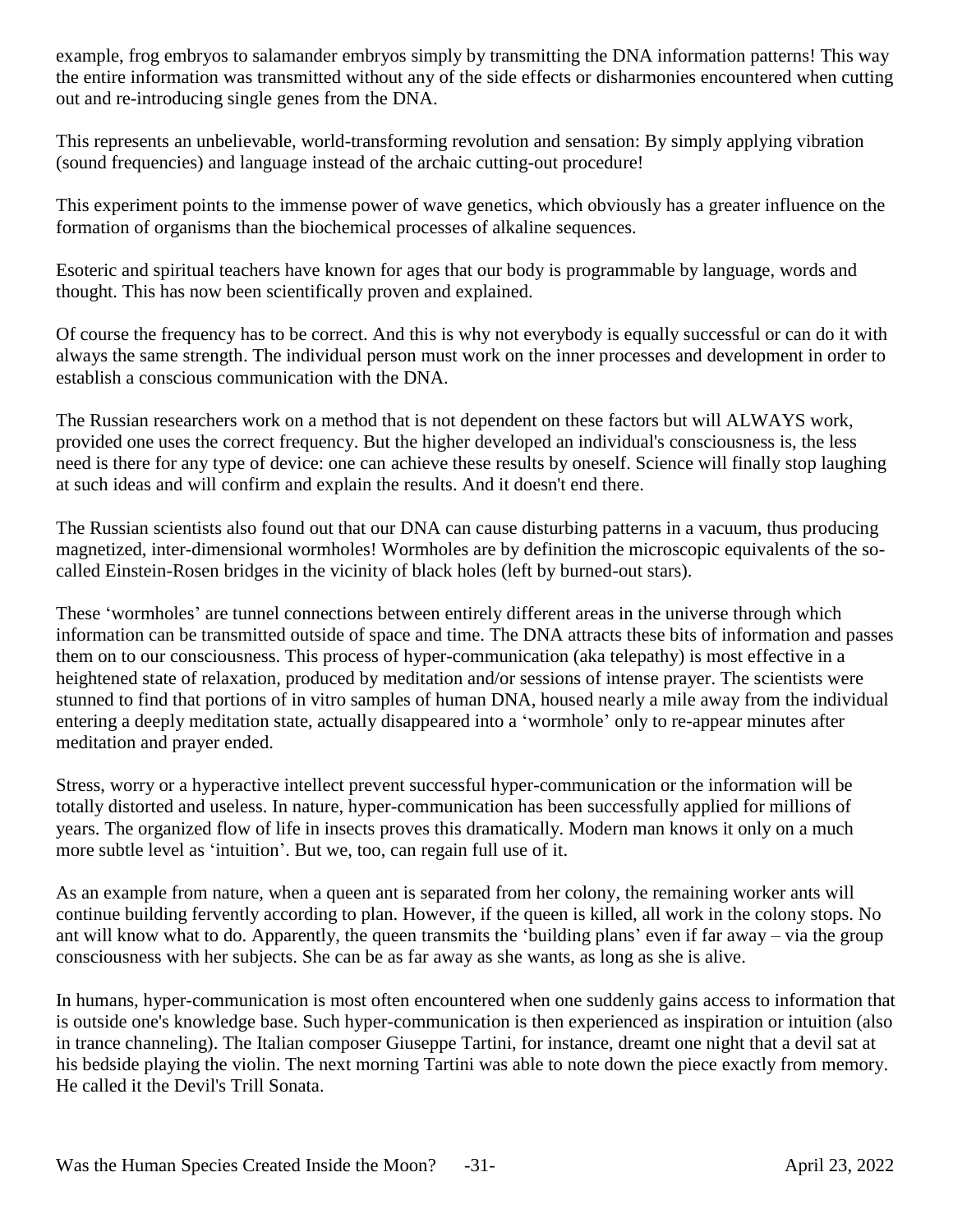For years, a 42-year old male nurse dreamt of a situation in which he was hooked up to a kind of knowledge CD-ROM. Verifiable knowledge from all imaginable fields was then transmitted to him that he was able to recall in the morning. There was such a flood of information that it seemed a whole encyclopedia was transmitted at night. The majorities of facts were outside his personal knowledge base and reached technical details of which he knew absolutely nothing. When hyper-communication occurs, one can observe in the DNA, as well as in the human, supernatural phenomena.

The Russian scientists irradiated DNA samples with laser light. On screen, a typical wave pattern was formed. When they removed the DNA sample, the wave pattern did not disappear, it remained. Many controlled experiments showed that the pattern continued to come from the removed sample, whose energy field apparently remained by itself. This effect is now called phantom DNA effect. It is surmised that energy from outside of space and time still flows through the activated wormholes after the DNA was removed. The side effects encountered most often in hyper-communication in humans are inexplicable electromagnetic fields in the vicinity of the persons concerned.

Electronic devices like CD players and the like can be irritated and cease to function for hours. When the electromagnetic field slowly dissipates, the devices function normally again. Many healers and psychics know this effect from their work; the better the atmosphere and energy, the more frustrating it can be for recording devices as they stop functioning at that exact moment. Often by next morning all is back to normal.

Perhaps this is reassuring to read for many, as it has nothing to do with them being technically inept; it means they are good at hyper-communication.

In their book Vernetzte Intelligenz, Grazyna Gosar and Franz Bludorf explain these connections precisely and clearly. The authors also quote sources presuming that in earlier times humanity had been just like the animals: very strongly connected to group consciousness and thereby acted as a group. In order to develop and experience individuality, however, we humans had to forget hyper-communication almost completely.

Now that we are fairly stable in our individual consciousness, we can create a new form of group consciousness – namely one in which we attain access to all information via our DNA without being forced or remotely controlled about what to do with that information. We now know that just as we use the internet, our DNA can feed proper data into the network, can retrieve data from the network, and can establish contact with other participants in the network. Remote healing, telepathy or 'remote sensing' about the state of another can thus be explained. Some animals know from afar when their owners plan to return home. This can be freshly interpreted and explained via the concepts of group consciousness and hyper-communication.

Any collective consciousness cannot be sensibly used over any period of time without a distinctive individuality; otherwise we would revert to a primitive herd instinct that is easily manipulated. Hypercommunication in the new millennium means something quite different.

Researchers think that if humans with full individuality would regain group consciousness, they would have a god-like power to create, alter and shape things on Earth! AND humanity is collectively moving toward such a group consciousness of the new kind.

Fifty percent of children will become a problem as soon as they go to school, since the system lumps everyone together and demands adjustment. But the individuality of today's children is so strong that they refuse this adjustment and resist giving up their idiosyncrasies in the most diverse ways.

At the same time more and more clairvoyant children are born. Something in those children is striving more towards the group consciousness of the new kind, and it can no longer be suppressed.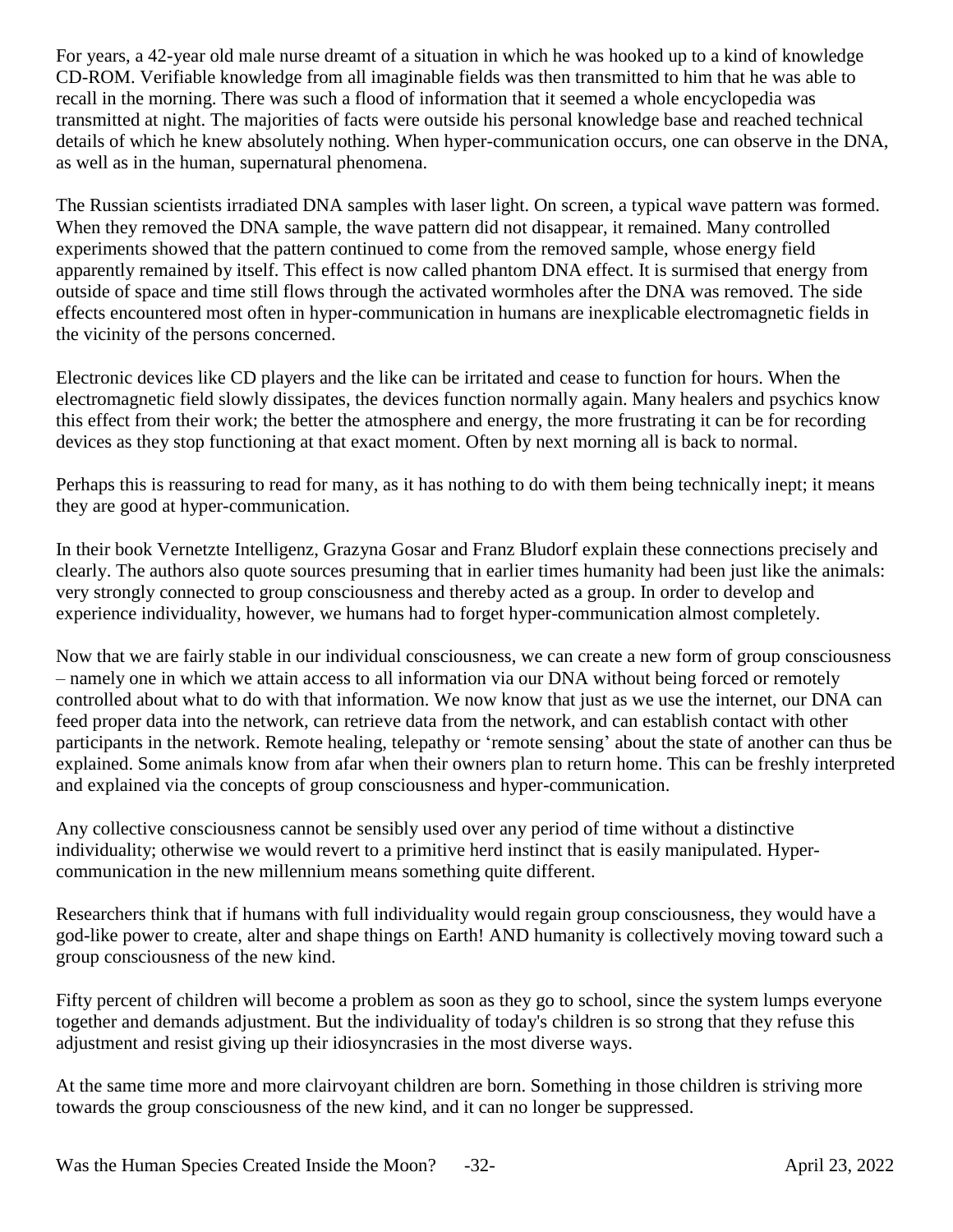As a rule, weather for example is rather difficult to influence by a single individual. But it may be influenced by group consciousness (nothing new about this to some indigenous tribes). Weather is strongly influenced by Earth resonance frequencies (Schumann frequencies). But those same frequencies are also produced in our brains, and when many people synchronize their thinking or when individuals (spiritual masters, for instance) focus their thoughts in a laser-like fashion, then it is not at all surprising that they can influence the weather.

A modern day civilization which develops group consciousness would have neither environmental problems nor scarcity of energy: for if it were to use such mental powers as a unified civilization, it would have control of the energies of its home planet as a natural consequence.

When a great number of people become unified with higher intention as in meditating on peace – potentials of violence also dissolve.

Apparently, DNA is also an organic superconductor that can work at normal body temperature, as opposed to artificial superconductors which require extremely low temperatures between 200 and  $140\hat{A}^{\circ}C$  to function. In addition, all superconductors are able to store light and thus information. This further explains how DNA can store information.

There is another phenomenon linked to DNA and wormholes. Normally, these super-small wormholes are highly unstable and are maintained only for the tiniest fractions of a second. Under certain conditions stable wormholes can organize themselves, which then form distinctive vacuum domains in which for example, gravity can transform into electricity. Vacuum domains are self-radiant balls of ionized gas that contain considerable amounts of energy. There are regions in Russia where such radiant balls appear very often.

Following the ensuing confusion the Russians started massive research programs leading finally to some of the discoveries mentioned above. Many people know vacuum domains as shiny balls in the sky. The attentive look at them in wonder and ask themselves, what they could be.

I thought once: "Hello up there. If you happen to be a UFO, fly in a triangle." And suddenly, the light balls moved in a triangle. Or they shot across the sky like ice hockey pucks: they accelerated from zero to crazy speeds while sliding silently across the sky. One is left gawking and I have, as many others, too, thought them to be UFOs. Friendly ones, apparently, as they flew in triangles just to please me.

Now, the Russians found – in the regions where vacuum domains often appear – that sometimes fly as balls of light from the ground upwards into the sky, and that these balls can be guided by thought.

Since then it has been found that vacuum domains emit waves of low frequency that are also produced in our brains and because of this similarity of waves they are able to react to our thoughts. To run excitedly into one that is on ground level might not be such a great idea, because those balls of light can contain immense energies and are capable of mutating our genes.

Many spiritual teachers also produce such visible balls or columns of light in deep meditation or during energy work, which trigger decidedly pleasant feelings and do not cause any harm. Apparently this is also dependent on some inner order, quality and origin of the vacuum domain. There are some spiritual teachers, like the young Englishman Ananda, for example, with whom nothing is seen at first, but when one tries to take a photograph while they sit and speak or meditate in hyper-communication, one gets only a picture of a white cloud on a chair.

In certain Earth healing projects, such light effects also appear on photographs. Simply put, this phenomena has to do with gravity and anti-gravity forces that are ever more stable forms of wormholes and displays of hypercommunication with energies from outside our time and space structure. Earlier generations that experienced

Was the Human Species Created Inside the Moon? -33- April 23, 2022